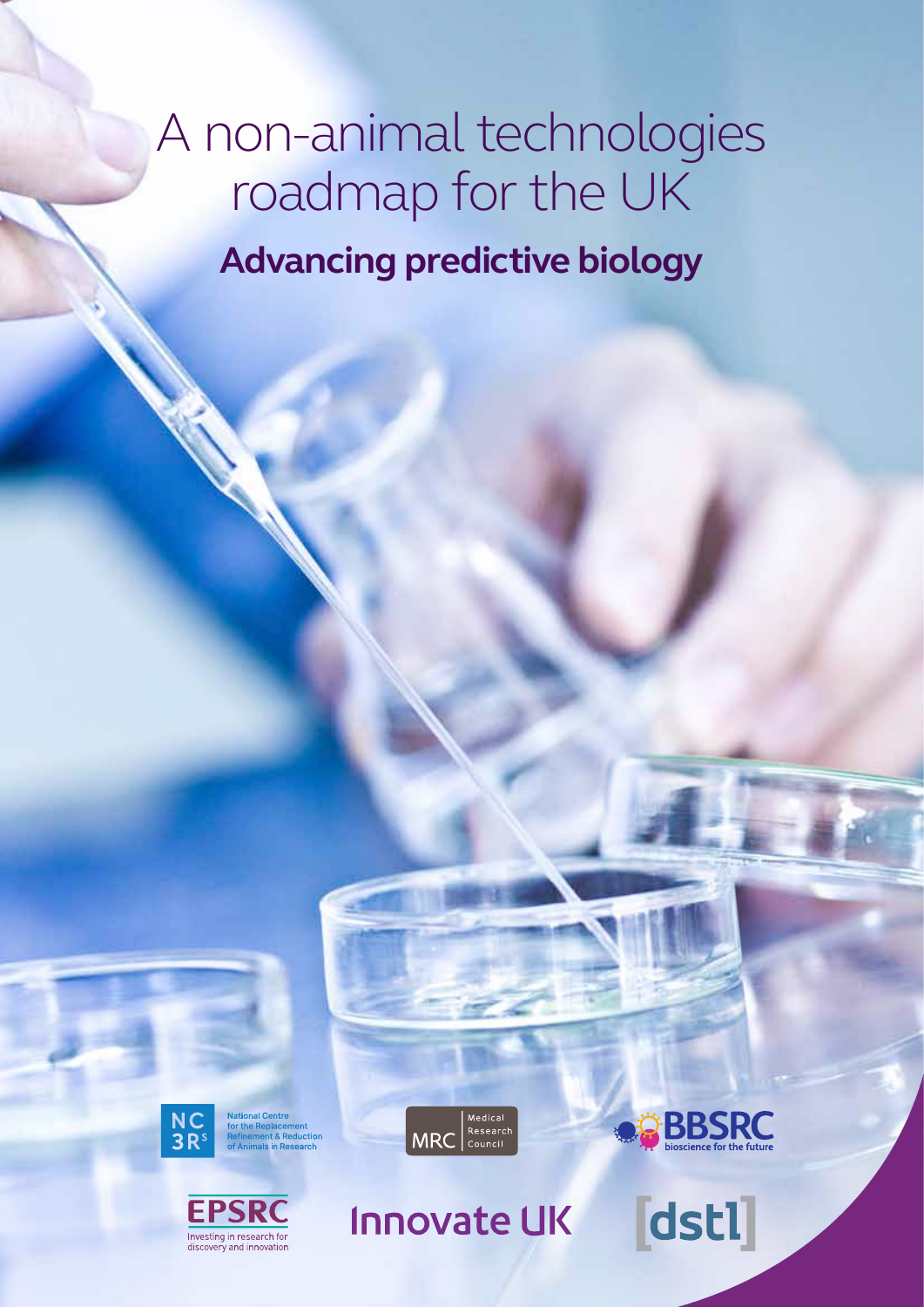### **A non-animal technologies roadmap for the UK**

This roadmap, vision and strategy for non-animal technologies in the UK has been drawn up by Innovate UK, the National Centre for the Replacement Refinement and Reduction of Animals in Research, the Biotechnology and Biological Sciences Research Council, the Defence, Science and Technology Laboratory, the Engineering and Physical Sciences Research Council and the Medical Research Council, and has been published on their behalf by Innovate UK. It is intended to guide the efforts of all those working in this area. The issues outlined and the recommendations have come out of extensive discussions between the six organisations that are endorsing the roadmap and with many other key stakeholders. The participation and endorsement by the six organisations reflects their continuing interest in non-animal technologies, but should not be construed as a commitment to ensuring its delivery.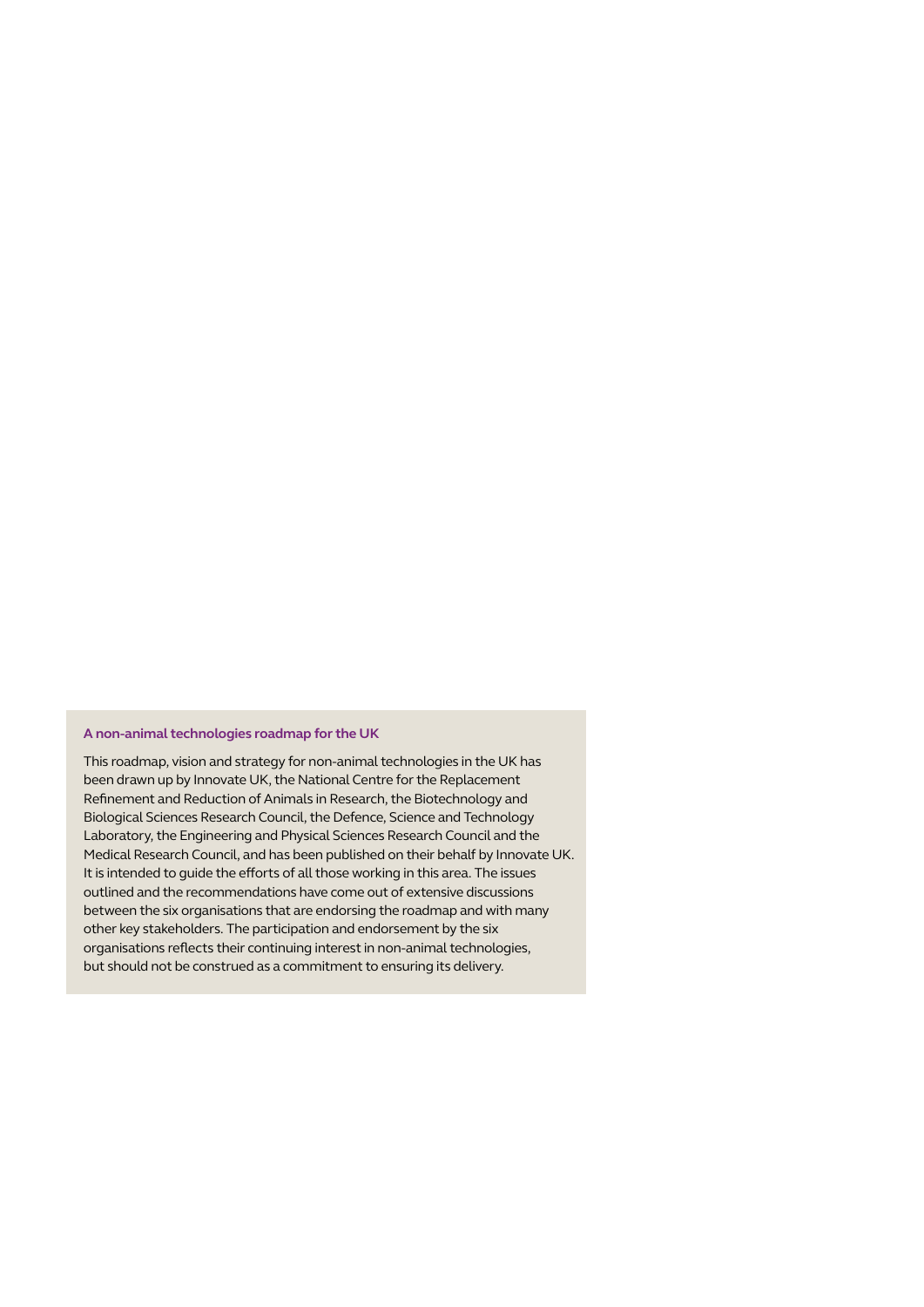### Contents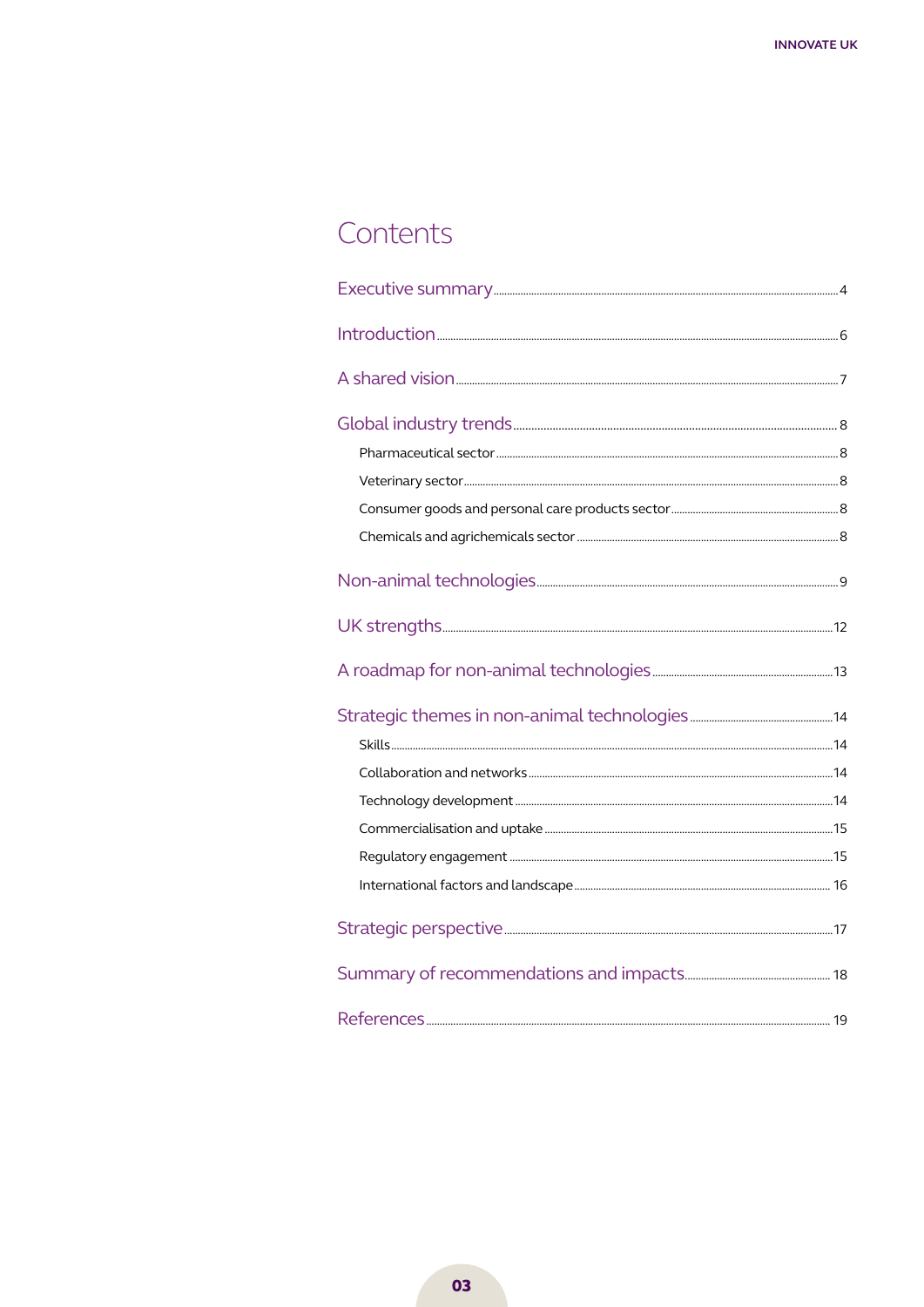### Executive summary

**Human life has become increasingly dependent on the use of chemical and biological substances to promote health, prosperity and wellbeing. The companies that develop and manufacture these products, including pharmaceuticals, veterinary medicines, agrichemicals, chemicals and consumer products, provide significant economic benefit. They are, however, faced with major challenges in meeting the sometimes conflicting demands for innovative and effective products, improved consumer safety and greater environmental protection. It means the safety and efficacy of their products must be tested, and this has traditionally been based on animal studies. In the longer term non-animal technologies (NATs) could potentially replace the use of animals for these purposes. Until then the regulated use of animals for research will continue to be necessary in order to understand how the body works and develop medical and veterinary applications.**

Innovate UK has identified non-animal technologies as one of a series of emerging technologies with the potential to drive future UK economic growth. The UK has world-leading research in this area and companies, large and small, with the ability to take advantage of new commercial opportunities. The market potential is huge. The global market for cell based assays in drug discovery, safety, and toxicology will reach \$21.6 billion by 2018. The estimated global market for induced pluripotent stem cells is expected to reach \$2.9 billion in 2018, and the 3D cell culture market is expected to grow to about \$2.2 billion in 2019.

Innovate UK, the National Centre for the Replacement Refinement and Reduction of Animals in Research, the Biotechnology and Biological Sciences Research Council, the Defence, Science and Technology Laboratory, the Engineering and Physical Sciences Research Council and the Medical Research Council have been working together to develop a strategy and vision for non-animal technologies for efficacy and safety in the UK and to draw up a roadmap to guide the efforts of all those working in this area.

The vision, strategy and roadmap were developed during a series of consultations and workshops involving academia, public bodies, government and industry. This publication is relevant to a wide range of industries and sectors including pharmaceutical, veterinary, consumer goods and personal care, and chemicals and agrichemicals. Relevant non-animal technologies include complex 3D tissue models, organ-onchips, stem cell platforms, *in silico* tools and cell imaging approaches.

### **The vision**

The vision is of a thriving UK NATs sector that:

**Operates** at the forefront of science, technology and innovation, driving the development and commercialisation of NATs through multidisciplinary science and cross-sector collaboration

**Supports** a strong instrumentation, hardware and supply industry to deliver the commercial success of NATs, and attract inward investment

**Delivers** improved decision-making tools that result in more rapid discovery and development of medicines, agrichemicals, chemicals and consumer products

### **The roadmap**

The workshops considered a roadmap for non-animal technologies across a range of timeframes stretching towards a 2030 vision. The individual elements captured in the roadmap diagram are not intended to represent a comprehensive set of activities with a precise timescale but should be seen as an illustration of the broad landscape.

### **Strategic themes**

Six key strategic themes emerged from the workshops.

**Skills**. A broad range of skills is required to support innovation in NATs, and funding to support capacity building is critical.

**Collaboration and networks**. Fostering collaborations across sectors and disciplines nationally and internationally is pivotal to maintaining momentum and establishing a community to support delivery of the NATs vision.

**Technology development**. There is a need to maintain investment in the underpinning research and to direct this towards industry use across a number of sectors. It will be important to overcome scepticism in some parts of the scientific community about the effectiveness of using non-animal technologies.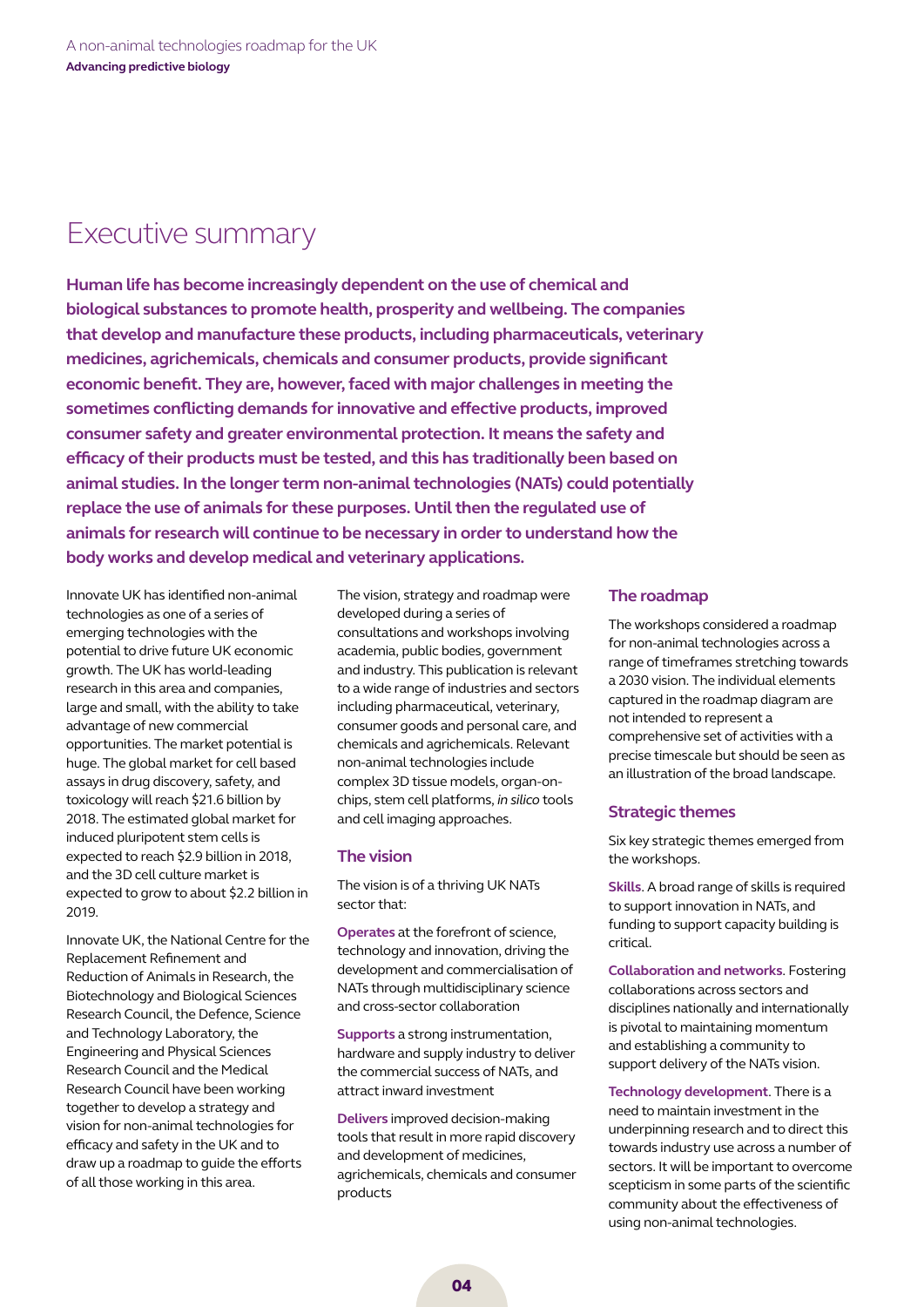#### **Commercialisation and uptake**.

The UK has significant industries that could benefit from the uptake of non-animal technologies, but they must be ready and equipped to take advantage of developments in this area.

**Regulatory engagement**. There is a need for early engagement with regulators to ensure that non-animal technologies can be used in regulatory risk assessments.

#### **International factors and landscape**.

There is a significant global opportunity for UK industry in developing products and services based on non-animal technologies. Significant investment in non-animal technologies is also taking place in the United States and elsewhere in Europe.

### **Recommendations forthe UK**

- Support capacity building in multidisciplinary science and technology development to ensure that the UK has the right skills base to drive NATs for company decisionmaking and risk assessments.
- Foster collaborations between industry, the SME sector and academia to improve understanding of cross-sector requirements and bottlenecks in the development and deployment of NATs.
- Support collaborative working to ensure that the most promising technologies are identified, developed, validated and integrated into the product pipeline with minimum risk for those involved.
- Maintain investment in underpinning basic research and business-led technology development in NATs.
- Widen engagement in the development of NATs to include disciplines, expertise and individuals not previously involved in toxicology and efficacy testing.
- Build capacity and confidence in NATs and accelerate the path to market by supporting the development of NATs with powerful predictive ability and bridging the gap between development, proof of concept and scale-up.
- Ensure early engagement of regulators in the development and use of NATs to expedite a path to regulatory acceptance.
- Analyse emerging international trends and activities to identify collaborators, avoid duplication and ensure that the UK is well positioned to influence global developments.
- Promote the UK NATs industry globally to maximise economic growth.
- Establish a strategic advisory board, with academic and industrial members, to provide advice and to help drive forward the roadmap in the UK.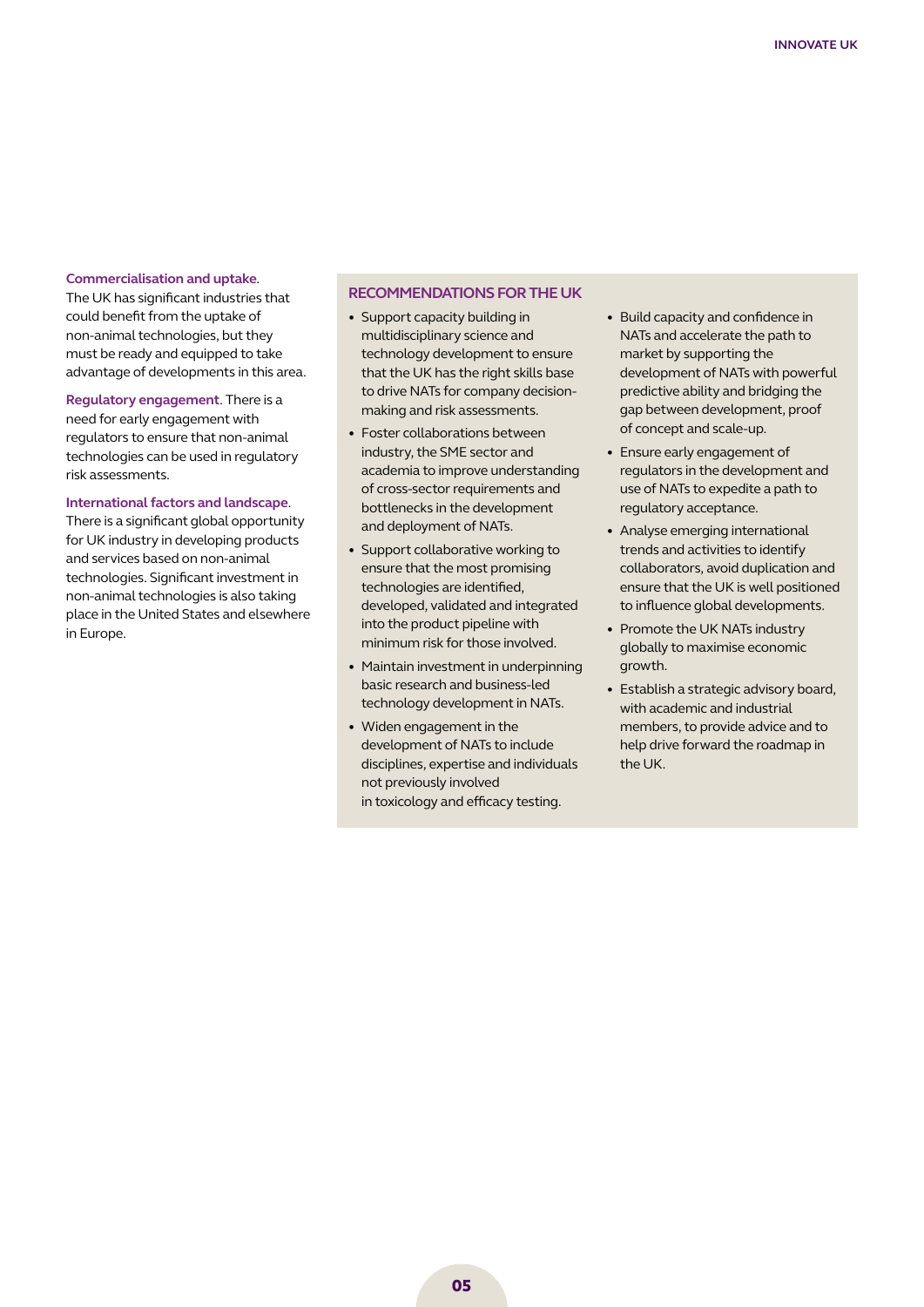### 1. Introduction

**Many industrial sectors, from pharmaceuticals to consumer products, are required to provide toxicity data on their products to demonstrate that they are safe for patients, consumers and the environment. This typically includes data on whether the product affects the normal function of critical organ systems such as the heart, liver, lungs, skin, kidneys and central nervous system. Animal studies are often used. However in many cases the tests do not reflect what is subsequently observed in humans due to differences in exposure and species sensitivity. In the pharmaceutical industry there are additional concerns about whether some animal models effectively predict the efficacy of drugs.** 

The lack of translation of data from animals to man has far-reaching implications, from wasted resources spent on the early development of compounds destined to fail in humans, to large financial losses due to latestage attrition. Consequently, many organisations are increasingly interested in alternative non-animal technologies (referred to here as NATs) for providing information on the safety and efficacy of their products.

There are an exciting range of NATs emerging from the science base that include advanced *in vitro* tools using stem cells and complex *in silico* modelling. Many of these technologies are based on human cells, tissues and data and therefore they provide the opportunity to potentially replace animal studies with systems that better predict the effects of new drugs and chemicals.

More broadly, they also provide other benefits that go beyond replacing the use of animals, such as increasing throughput, cutting development time and costs, and providing mechanistic insights that are not possible with *in vivo* research. For these benefits to be realised there is a need for NATs to be scaled up for industrial use, scientifically validated and fully integrated into the pharmaceutical and chemical development pipelines.

Innovate UK has identified NATs as one of a series of emerging technologies and industries that have the potential to drive future economic growth<sup>1</sup>. The UK has world-leading strength in the science that supports NATs. It is home to two of the world's biggest pharmaceutical companies, more than 380 smaller pharmaceutical companies, a number of leading consumer goods and personal care companies, large agrichemical businesses, and an active laboratory supply, instrumentation and automation sector. We are well placed to take advantage of an emerging NATs sector.

The market potential for NATs is large. The top 25 pharmaceutical companies (based on recorded global sales for 2014) spent a combined total of more than \$100 billion on R&D in 2014, and a recent survey of the members of Pharmaceutical Research and Manufacturers of America estimated that more than 20% of total R&D spend was on preclinical research<sup>2</sup>.

It has been estimated that the global market just for cell based assays in drug discovery, safety, and toxicology will reach \$21.6 billion by 2018<sup>3</sup>. The estimated global market for induced pluripotent stem cells is expected to reach \$2.9 billion in 2018<sup>4</sup>, and the 3D cell culture market is expected to grow to about \$2.2 billion in 2019<sup>5</sup>.

The National Centre for the Replacement Refinement and Reduction of Animals in Research (NC3Rs), the Biotechnology and Biological Sciences Research Council (BBSRC), the Engineering and Physical Sciences Research Council (EPSRC), and the Medical Research Council (MRC) have been active in this area over the last ten years and have been instrumental in developing the relevant technologies. They have funded and engaged relevant communities through programmes, projects and workshops to a level where a case for long-term strategic investment can be made.

Innovate UK has worked with NC3Rs, BBSRC, the Defence Science and Technology Laboratory (DSTL), EPSRC, MRC and other partners to draw up a national vision, strategy and roadmap to support the work of everyone involved in this field. The authors are extremely grateful for the input of a wide number of stakeholders and senior figures in the sector.

This publication sets out the vision for NATs in the UK and describes a roadmap for supporting a world-leading industry where NATs developed in academia and the SME sector are exploited and commercialised to improve the safety and efficacy testing of chemicals and pharmaceuticals.

Delivery of the recommendations in the roadmap will drive innovation in NATs and underpin economic growth and improved productivity by tackling major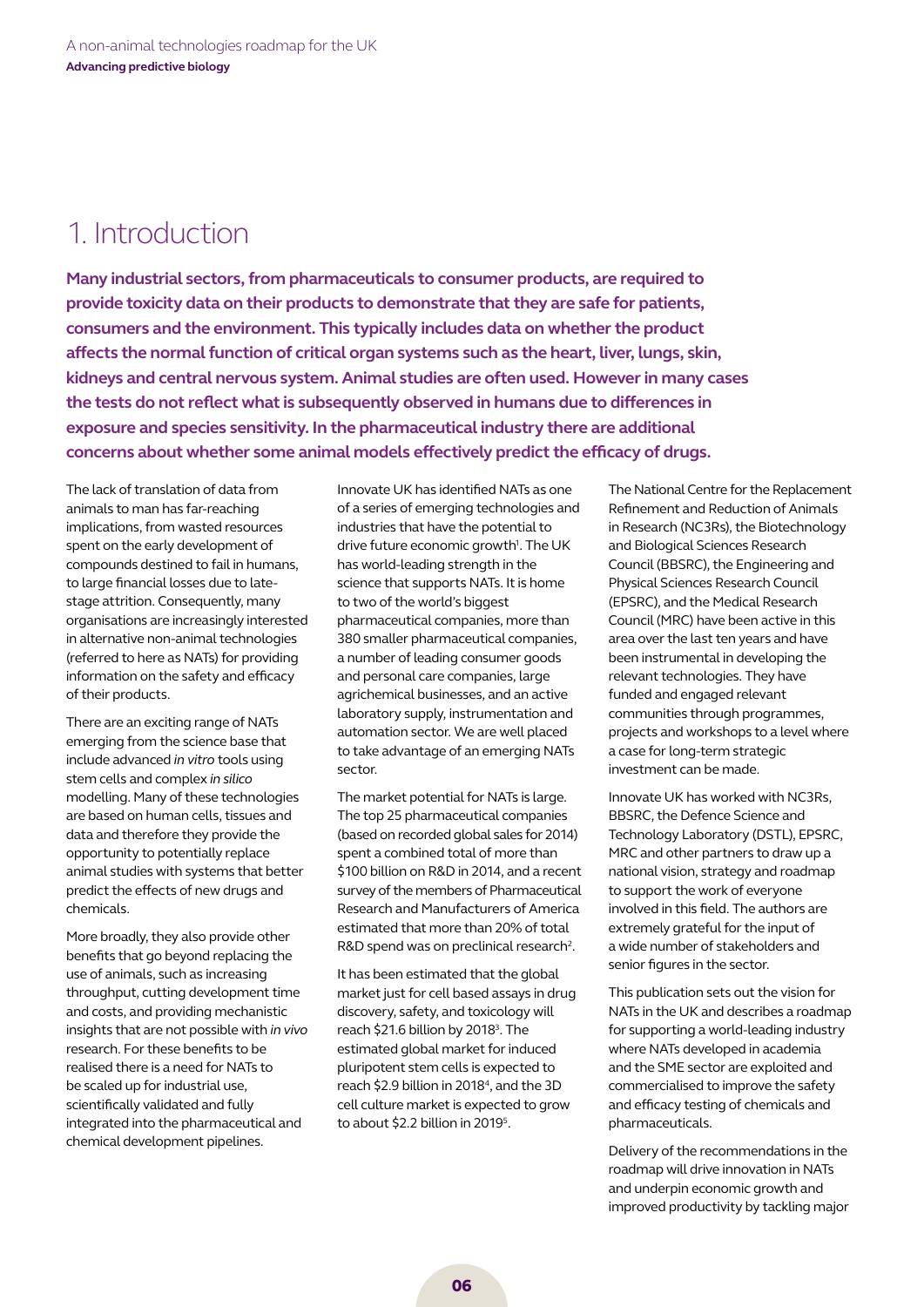### 2. A shared vision

**The vision for the roadmap was developed through a process of consultation and workshops convened by Innovate UK and the NC3Rs in May 2014. More than 60 experts from industry, academia, public bodies and other organisations, and representing a range of technologies and sectors, were involved in the work.** 

### **Key objectives**

Non-animal technologies span a number of distinct disciplines and technology platforms/approaches that will need to be combined with the development of the next generation of methods and instruments to enable improved prediction of safety and efficacy. These include biology disciplines (for example genetics, biochemistry, pharmacology, toxicology, pathology, clinical science and medicine), medicinal chemistry, material sciences, informatics (bioinformatics and cheminformatics), engineering, instrument development and manufacturing, software development, database management.

These disciplines will need to work together to ensure cross fertilisation of ideas and to deliver solutions that enable improved decision-making and allow industry to develop products with an increased likelihood of success.

The vision is of a thriving UK NATs sector that:

**Operates** at the forefront of science, technology and innovation, driving the development and commercialisation of NATs through multidisciplinary science and cross-sector collaboration

**Supports** a strong instrumentation, hardware and supply industry to deliver the commercial success of NATs, and attract inward investment

**Delivers** improved decision-making tools that result in more rapid discovery and development of medicines, agrichemicals, chemicals and consumer products



business challenges facing the pharmaceutical, veterinary, chemical, agrichemical and consumer product industries, and creating a vibrant NATs sector to provide products and services.

The overall goal of the roadmap is to promote the development of non-animal technologies to better predict human, animal and environmental responses to a wide range of chemicals and pharmaceuticals. In the short term the roadmap focuses on supporting company decisions made early in product development but in the longer term it is intended to provide a suite of technologies that can be used for regulatory purposes which have historically relied on the use of animals.

The roadmap articulates a vision for NATs, outlining the drivers, opportunities, capabilities and enabling organisations that are essential for success. It recommends increased support for NATs R&D, and the greater coordination and integration of activities from a number of organisations and sectors.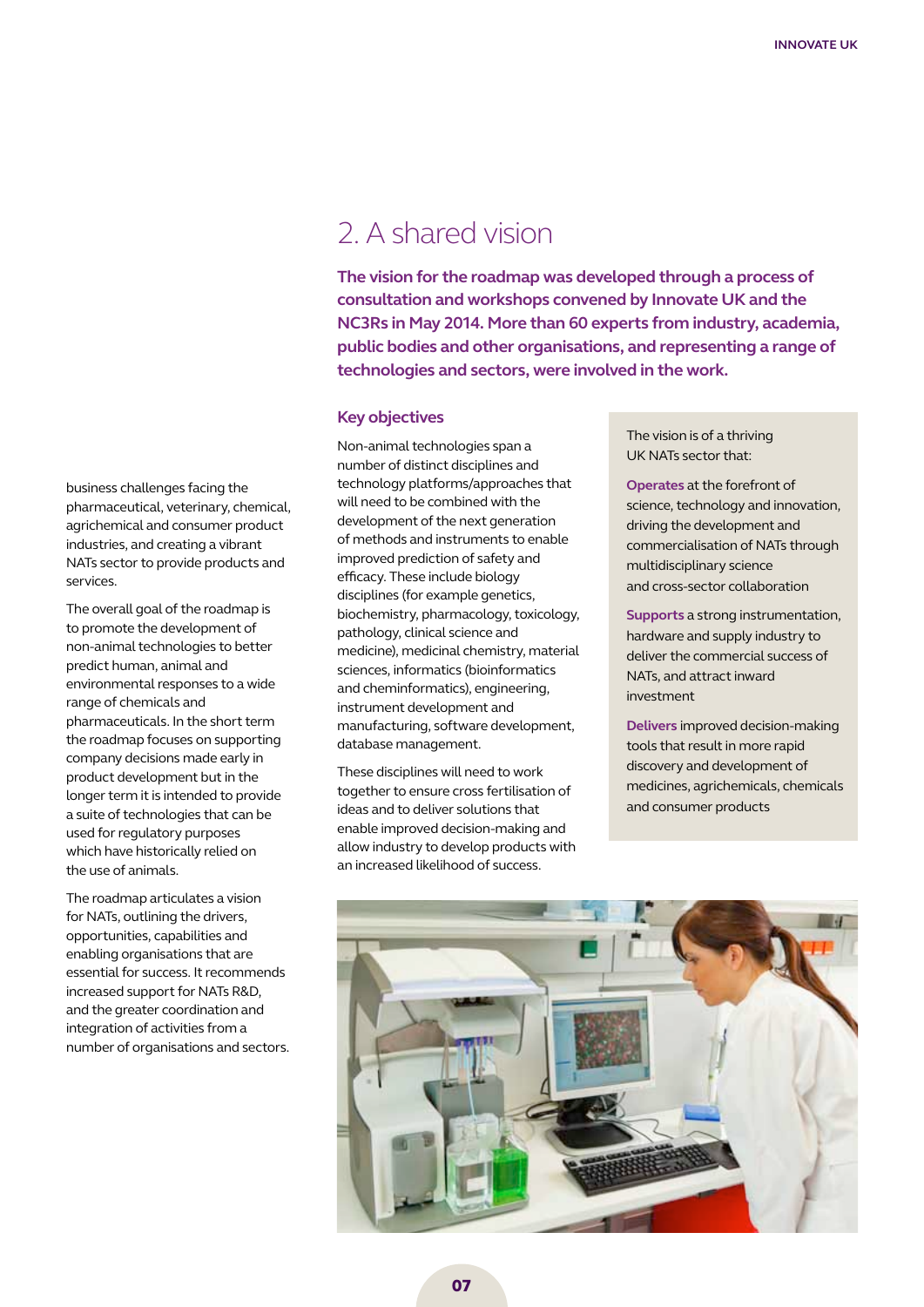# 3. Global industry trends

**The NATs roadmap is relevant to a range of industries. This section considers the problems facing these individual sectors in providing safety or efficacy data and the opportunities that NATs provide.** 

### **Pharmaceutical sector**

The global pharmaceuticals market is worth US\$980 billion a year<sup>6</sup>. It can take 10 to 15 years to develop a new medicine at an estimated cost of \$1.8 billion<sup>7</sup>. Drug attrition rates remain high despite rising R&D expenditure. An analysis in 2014 showed that the likelihood of approval by the US Food and Drug Administration (FDA) was 10.4% of compounds that entered phase 1 clinical development, about half the rate of the 2010 analysis<sup>8</sup>.

The majority of drugs fail in development as a result of efficacy or safety issues<sup>9</sup>, with oncology, infectious disease and neuroscience having the highest attrition rates. There is increasing recognition among companies and regulators of the limitations of preclinical models, including animal models, and the need for more predictive approaches, which would allow those drugs that fail in the clinic because of safety or efficacy issues to have been identified earlier in development prior to costly clinical trials (so-called "fail early, fail cheap").

In the longer term there is the potential to use NATs to support the development of personalised medicines through the use of human-based approaches to understand the potential for adverse effects or variation of efficacy in the population. Selection of patients on the basis of their predicted response may allow a drug to continue through development into clinical use in circumstances where it would otherwise be dropped from the pipeline. This would bring significant benefits to both patients and companies.

### **Veterinary sector**

The worldwide market for animal health (excluding food additives) stands at around \$22 billion a year<sup>10</sup>, with sales split almost evenly between the companion and farm animal sectors.

The development of new veterinary products is on the whole faster and much cheaper than for pharmaceuticals, with a development time of around 5 to 11 years and an average cost of \$150 million per product. Many veterinary products are based on those developed for human use, meaning that a large part of the R&D cost has already been met by the pharmaceutical sector. However, the assessment of the safety of veterinary products and drug residues in food animals and the need for alternatives to antimicrobials to ensure sustained yield and animal health provide new opportunities for NATs to be used.

### **Consumer goods and personal care products sector**

The consumer goods industry in the UK spans a number of different product types, including foods, drinks, homecare and personal care/cosmetic products. The total value of the worldwide personal care/cosmetics market is expected to reach \$265 billion in 2017<sup>11</sup>. In the cosmetics industry, it is estimated that the annual rate of inclusion of new ingredients is 4% of the total portfolio, with many (25 to 90%) products reformulated annually.

Since 2013, legislation in the European Union has banned the marketing of cosmetics and personal care products that contain ingredients that have been tested on animals. Similar bans on cosmetic testing have been adopted (for example, in India) or are being considered in other countries (for example, in Brazil and Australia).

For some toxicity endpoints, Organisation of Economic Cooperation and Development (OECD) test guidelines exist to allow data generation without using animals. However, for other important toxicity endpoints, such as skin sensitisation – the core test for cosmetics – no guidelines currently exist. The ban has the potential to stifle innovation in the sector and as a result there has been extensive investment in the development of NATs by the cosmetics industry, although significant work remains to be done.

### **Chemicals and agrichemicals sector**

The chemicals industry global turnover in 2013 was €3,156 billion and represented £9.4 billion of added value to the UK economy<sup>12</sup>. Half of all manufacturing in the UK is accounted for by the process (chemical and chemical using) industries. Agrichemicals remain an important part of ensuring global food security, at a time when there is additional pressure on agricultural systems. There is however an increase in plant resistance to pesticides (including fungicides, insecticides and herbicides) and with regulations reducing the number of existing crop protection chemicals that can be used, the discovery of new and safe active ingredients is high on the agenda.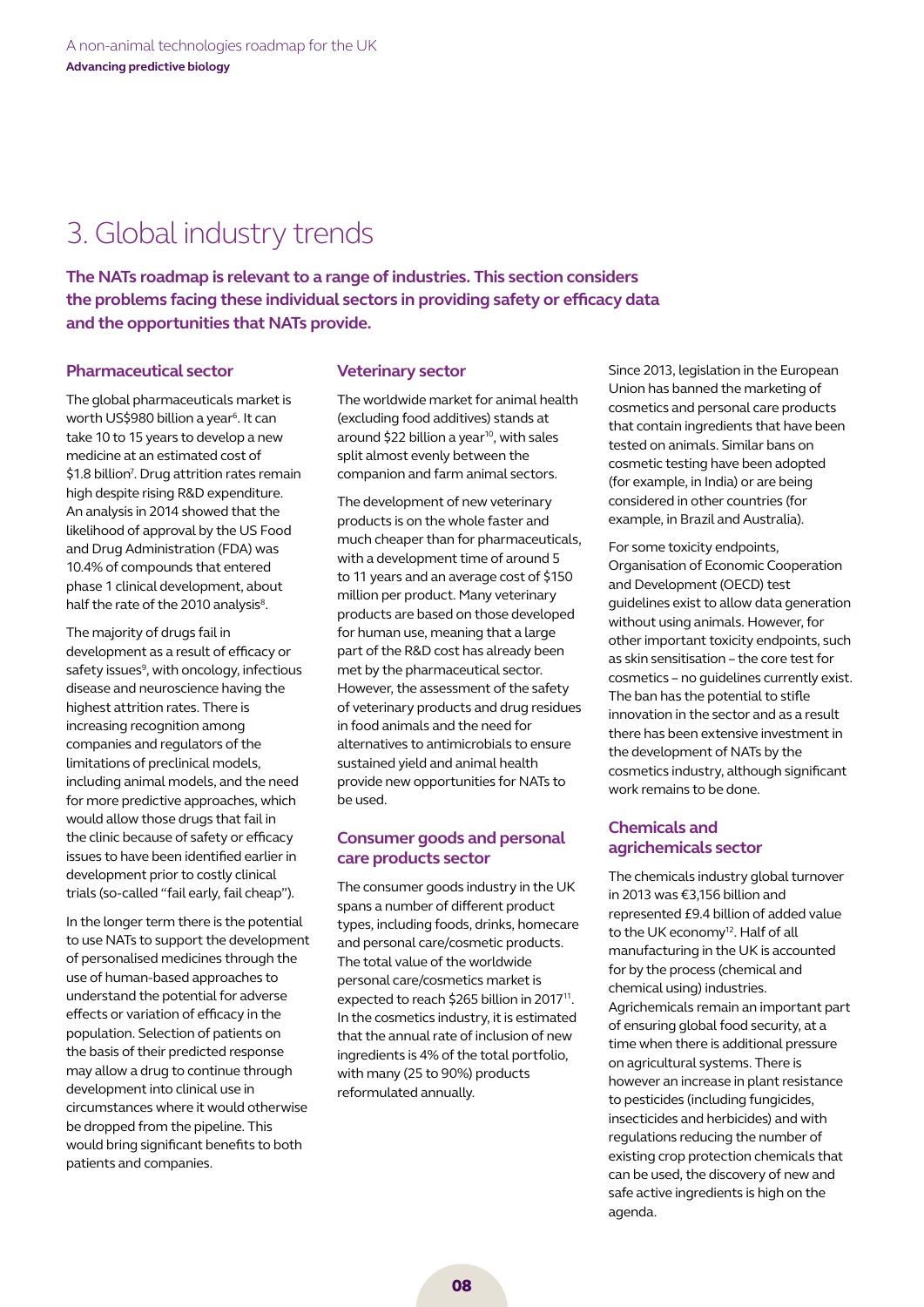The chemicals and agrichemicals sectors rely heavily on animal data to provide information on toxicity for risk assessments related to consumer use, employees working with chemicals and environmental impacts (for example, on fish and bird species). The implementation of the EU REACH (Registration, Evaluation, Authorisation and Restriction of Chemicals) regulations<sup>13</sup> and the requirement for toxicity and ecotoxicity data on all manufactured and imported general chemicals by certain deadlines depending on their volume, will have a significant impact on animal use and cost for companies.

There are an estimated 30,000 chemicals to be tested and some predictions suggest up to 50 million animals will be used. The need to identify substances of very high concern, particularly endocrine disruptors, means that the test requirements under REACH and also the plant protection product regulations may increase.

Often the dose levels in toxicity studies required by the regulations do not relate to human exposure (up to a million fold higher than likely human exposure) and this often generates findings such as carcinogenicity or reproductive toxicity that then trigger additional mode of action studies in animals to understand the human relevance.

The development of NATs in this area could have considerable advantages, providing the opportunity for high throughput screening of chemicals to improve chemical selection prior to regulatory studies as well as reducing time to market. In the longer term NATs could also reduce the use of animals in regulatory testing.

### 4. Non-animal technologies

**The NATs relevant to the pharmaceutical, veterinary, chemical, agrichemical and consumer products sectors span a wide range of scientific disciplines, technology platforms and approaches which often sit at the interfaces between biology, engineering, chemistry and mathematics. They include (but are not limited to) complex 3D tissue models, organ-on-chips, stem cell platforms,** *in silico* **tools and cell imaging approaches. For these technologies to be effectively exploited for industrial and regulatory uses they need to be combined with automation and manufacturing technologies, and amenable to multi-format data analysis and visualisation.** 

It is essential that NATs are reproducible, reliable, scalable and validated. These criteria apply to the fabrication of NATs and their quality control (for example, for organ-on-chip devices), and the data generated from them. Scalability will depend on the needs of the sector, for example, the 3D printing of scaffolds for human cardiac tissue used for testing the efficacy of new pharmaceuticals will be different in scale and throughput to a system used in initial toxicological screening of chemicals.

Similarly, validation will depend on whether the technology is to be applied to company processes and decisionmaking or regulatory submissions and it will be necessary to agree the data sets against which to benchmark NATs. In

many instances, the technologies require further basic development and characterisation to reach appropriate technology readiness levels for uptake. A collaborative cross-sector and cross-disciplinary approach is needed to ensure that those developing the technologies understand the needs of potential industrial end users, and conversely end users recognise the capability of the technologies emerging from the science base.

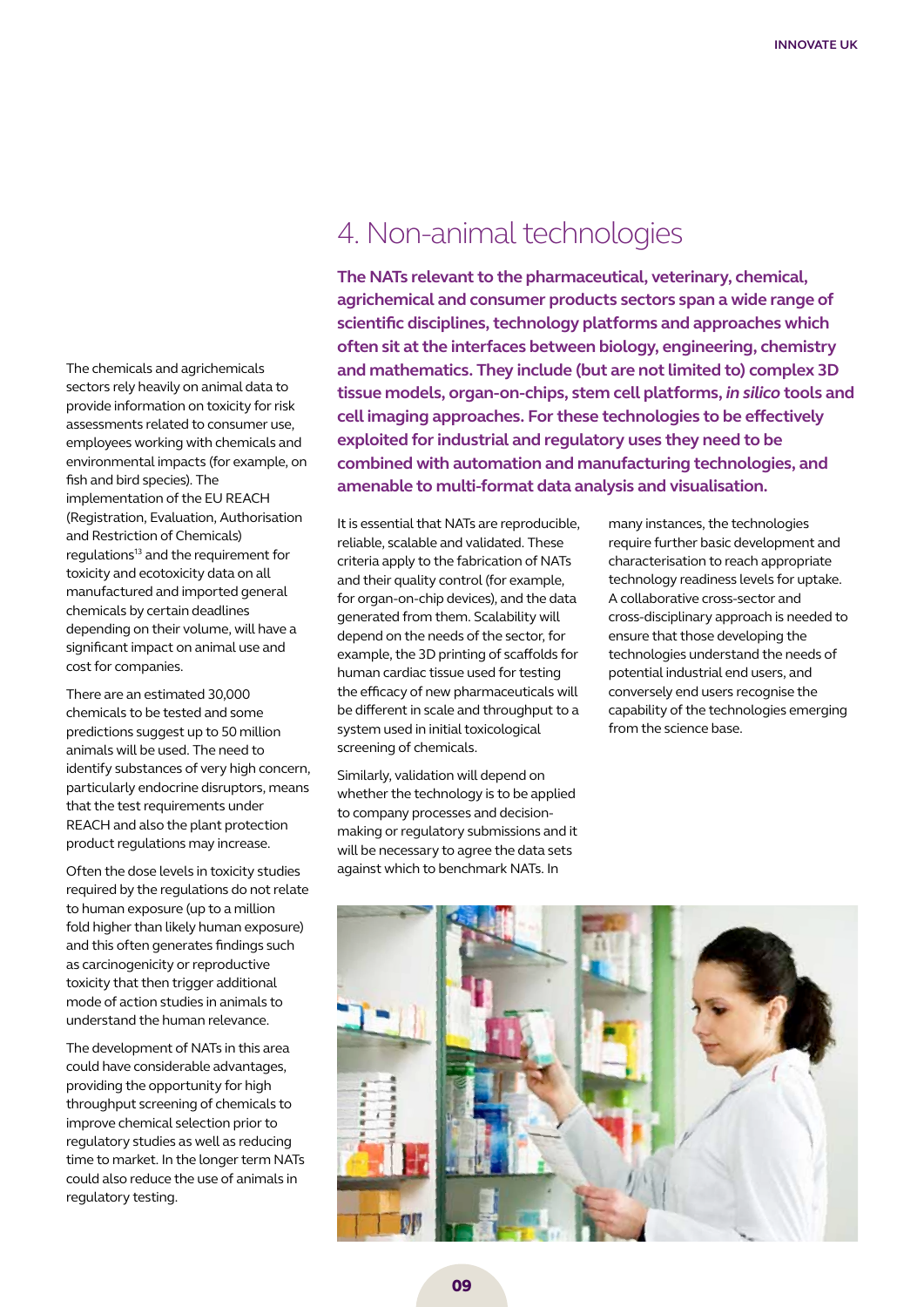### A non-animal technologies roadmap for the UK

### **Advancing predictive biology**

| Figure 1: A non-animal<br>technologies roadmap for the UK |                             | 2014<br><b>Short Term</b><br>2016<br>20<br>Past                                                                                      |  |
|-----------------------------------------------------------|-----------------------------|--------------------------------------------------------------------------------------------------------------------------------------|--|
|                                                           | Social                      | Public opinion ove<br>Consumers demand more efficacious prod                                                                         |  |
|                                                           | Economic                    | Heavy demand on healthcare systems to deliver low-cost an                                                                            |  |
| <b>Trends and drivers</b>                                 | Technical                   | High cost/low efficacy of animal-<br>based approaches<br>Tissue banks (aggregated data)                                              |  |
|                                                           | Scientific                  | Prediction of long-term effects<br>of treatments                                                                                     |  |
|                                                           | Regulatory                  | Current standard models difficult to replace                                                                                         |  |
|                                                           | Other                       | Substantial reduction in anim<br>from company/regulatory perspective<br><b>Busines</b>                                               |  |
| Stakeholder perspectives                                  | Consumer/user/patient       | New treatment opportunities fo                                                                                                       |  |
|                                                           | Universities & research     | Poor predictive value of existing animal models                                                                                      |  |
|                                                           | Regulators & government     | Ban on in vivo testing of cosmetic ingredients                                                                                       |  |
|                                                           | Research funders            | Research councils encourage/ fund more NATs research                                                                                 |  |
|                                                           | Industry                    | Change in business mo                                                                                                                |  |
|                                                           |                             | Increasing take-up of new technologies by industry<br>Increased discovery<br>Reduced                                                 |  |
|                                                           | <b>Pharma</b>               | Ph<br>in vitro /invertebrate early screening of targets (high throughput/at scale)                                                   |  |
|                                                           | Chemicals                   | Enhanced discovery & development                                                                                                     |  |
|                                                           | Personal care products      | Innovati                                                                                                                             |  |
| Market opportunities                                      | Academic researchers        | Use of complex in vitro models                                                                                                       |  |
|                                                           | <b>Biotech</b>              | Population-based iPSCs for discove<br>Integration of wet-lab experiments with in silico tools                                        |  |
|                                                           | <b>CRO<sub>s</sub></b>      | Increased                                                                                                                            |  |
|                                                           | Other/new                   | Biobank initiatives & access to human tissue<br>Databases for validation and confidence-building in NAT methods<br>Data sharing      |  |
|                                                           |                             | Development and scaling of human mid<br>Advancing 3D in vitro assays<br>organoids/multi-organs systems                               |  |
| Science &technology                                       | In vitro                    | Bio printing to commercial scale<br>iPSC based screening for safety and efficacy                                                     |  |
|                                                           | In silico                   | Outcome pathway prediction (adverse and intended)                                                                                    |  |
|                                                           |                             | <b>Bioinformatics</b><br>Enhanced modelling using                                                                                    |  |
|                                                           | Enabling                    | Systems biology approaches<br>Higher throughput and/or lower cost formats - robotics, manufacturing                                  |  |
| Enabling/infrastructure                                   | People & skills             | Identification and community building of skill<br>Build interdisciplinary scientific skills<br>sets and critical mass in UK          |  |
|                                                           |                             | Resources/funding for applic                                                                                                         |  |
|                                                           | Funding & investment        | Increased support to companies a                                                                                                     |  |
|                                                           | Regulation approval ethics  | Change in practice/expectations of industry and regul<br>Agreement on requirements for<br>validation of new test systems             |  |
|                                                           |                             | Harmonis<br>NATs involvement with tissue-banking capabilities                                                                        |  |
|                                                           | Facilities & infrastructure | Multi-disciplinary technology development centres<br>Engagement with ongoing UK and European programmes that would benefit/benefit f |  |
|                                                           | Networks & collaboration    | Generation of cor<br>Enhanced networking platforms in t                                                                              |  |
|                                                           |                             | Increase in ongoing cross-industry collaboratio                                                                                      |  |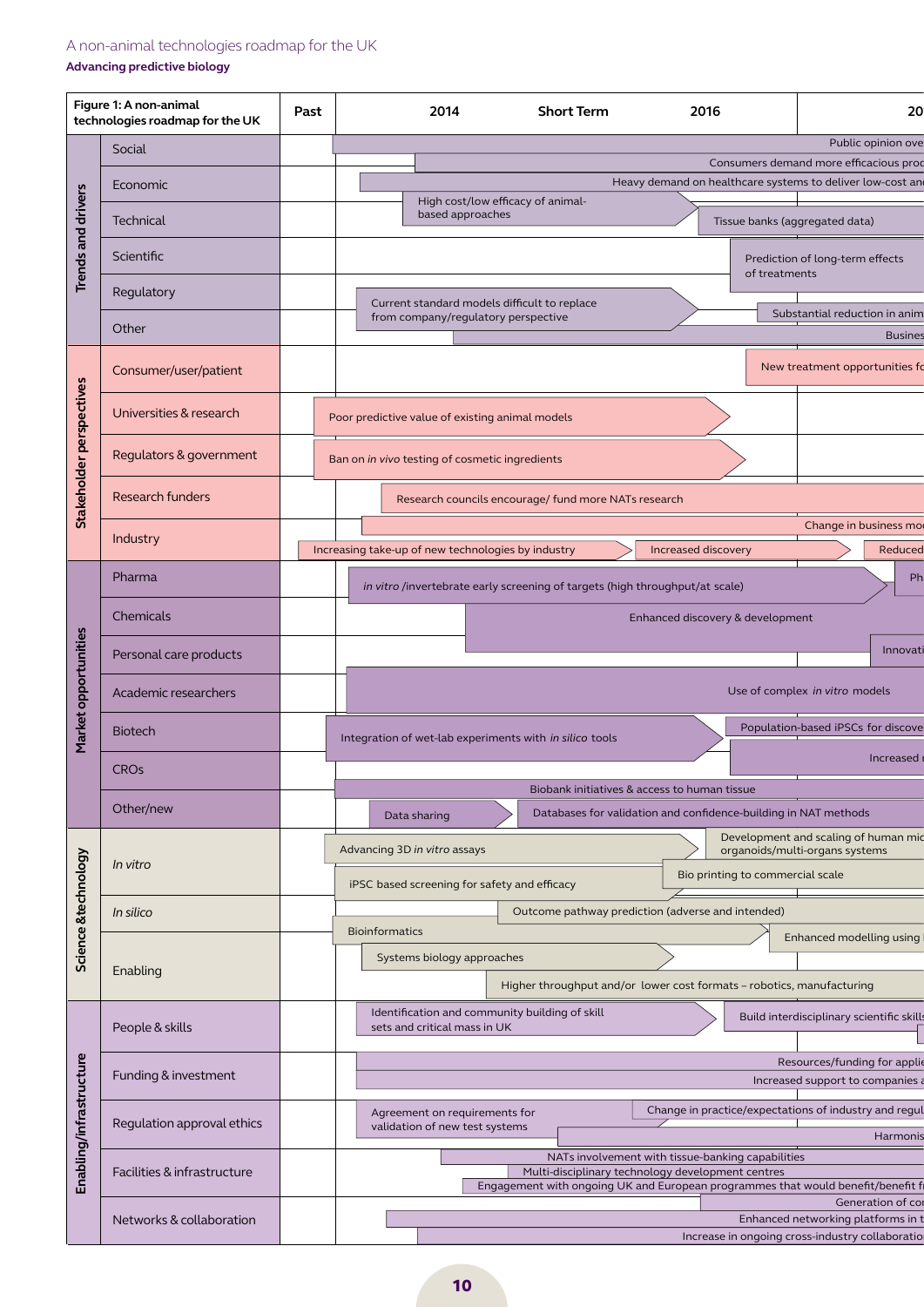| 17                            | <b>Medium Term</b>                                                           | 2020                                                                             | 2021                                 |                                 | <b>Long Term</b>                                            | 2030                            |  |
|-------------------------------|------------------------------------------------------------------------------|----------------------------------------------------------------------------------|--------------------------------------|---------------------------------|-------------------------------------------------------------|---------------------------------|--|
|                               |                                                                              |                                                                                  |                                      |                                 |                                                             |                                 |  |
| r animal testing              |                                                                              |                                                                                  |                                      |                                 |                                                             |                                 |  |
| ducts<br>effective treatments |                                                                              |                                                                                  |                                      |                                 |                                                             |                                 |  |
|                               |                                                                              |                                                                                  |                                      |                                 |                                                             |                                 |  |
|                               |                                                                              | Unrealistic expectations (backlash danger)                                       |                                      |                                 |                                                             |                                 |  |
|                               |                                                                              |                                                                                  |                                      |                                 |                                                             |                                 |  |
|                               |                                                                              | Regulatory acceptance & requirement for NATs                                     |                                      |                                 |                                                             |                                 |  |
| al usage                      |                                                                              |                                                                                  |                                      |                                 |                                                             |                                 |  |
|                               | s models continue to evolve                                                  |                                                                                  |                                      |                                 |                                                             |                                 |  |
|                               | or existing (and unmet) diseases & increased threats                         |                                                                                  |                                      |                                 |                                                             | Better patient/ consumer safety |  |
|                               | NATs increasingly enable the development of                                  | personalised medicine, reflecting human genomic diversity                        |                                      |                                 |                                                             |                                 |  |
|                               |                                                                              |                                                                                  |                                      |                                 | NATs increasingly accepted as<br>better tests by regulators |                                 |  |
| dels to outsourcing           |                                                                              |                                                                                  |                                      |                                 |                                                             |                                 |  |
| time to market                |                                                                              |                                                                                  |                                      |                                 |                                                             |                                 |  |
|                               |                                                                              | armaceuticals and chemicals on the market with improved safety profiles via NATs |                                      |                                 |                                                             |                                 |  |
|                               |                                                                              |                                                                                  |                                      |                                 |                                                             |                                 |  |
|                               |                                                                              |                                                                                  | Regulatory compliance of NATs        |                                 |                                                             |                                 |  |
|                               |                                                                              | ve market-leading products available with safety assurance from NATs             |                                      |                                 |                                                             |                                 |  |
|                               |                                                                              |                                                                                  |                                      |                                 |                                                             |                                 |  |
|                               |                                                                              |                                                                                  | NATs approach in stratified medicine |                                 |                                                             |                                 |  |
|                               |                                                                              |                                                                                  |                                      |                                 |                                                             |                                 |  |
|                               | ange of NATs services offered by CROs                                        |                                                                                  |                                      |                                 |                                                             |                                 |  |
|                               |                                                                              | New products & services business opportunities                                   |                                      |                                 |                                                             |                                 |  |
|                               |                                                                              | (devices, consumables, equip, cells etc)                                         |                                      |                                 |                                                             |                                 |  |
| $\sim$                        |                                                                              | Reliable multi-tissue engineered systems for efficacy available at scale         |                                      |                                 |                                                             |                                 |  |
|                               |                                                                              | iPSC based systems for disease modelling                                         |                                      | Advanced personalised therapies |                                                             |                                 |  |
|                               |                                                                              |                                                                                  |                                      |                                 |                                                             |                                 |  |
|                               | historic and novel NATs data to better model disease                         |                                                                                  |                                      |                                 |                                                             |                                 |  |
|                               | Access to portfolio of representative genotypes                              |                                                                                  | iPSC derived personalised systems    |                                 |                                                             |                                 |  |
|                               |                                                                              |                                                                                  |                                      |                                 |                                                             |                                 |  |
|                               | s e.g. NAT-focused centres<br>Enhance development of industry skills in NATs |                                                                                  |                                      |                                 |                                                             |                                 |  |
|                               |                                                                              |                                                                                  |                                      |                                 |                                                             |                                 |  |
|                               | ed and translational research<br>and academics developing NATs               |                                                                                  |                                      |                                 |                                                             |                                 |  |
| ators                         |                                                                              | NATs accepted for regulatory purposes and by reviewers                           |                                      |                                 |                                                             |                                 |  |
|                               | ation of global regulatory requirements                                      |                                                                                  |                                      |                                 |                                                             | NATs become standard            |  |
|                               |                                                                              |                                                                                  |                                      |                                 |                                                             |                                 |  |
|                               | rom NATs (e.g. EBISC, H2020, and other IMI)                                  |                                                                                  |                                      |                                 |                                                             |                                 |  |
|                               |                                                                              | mpound data library from NATs, building confidence and validation                |                                      |                                 |                                                             |                                 |  |
| he UK e.g SIG platform        |                                                                              |                                                                                  |                                      |                                 |                                                             |                                 |  |
| n and open data sharing       |                                                                              |                                                                                  |                                      |                                 |                                                             |                                 |  |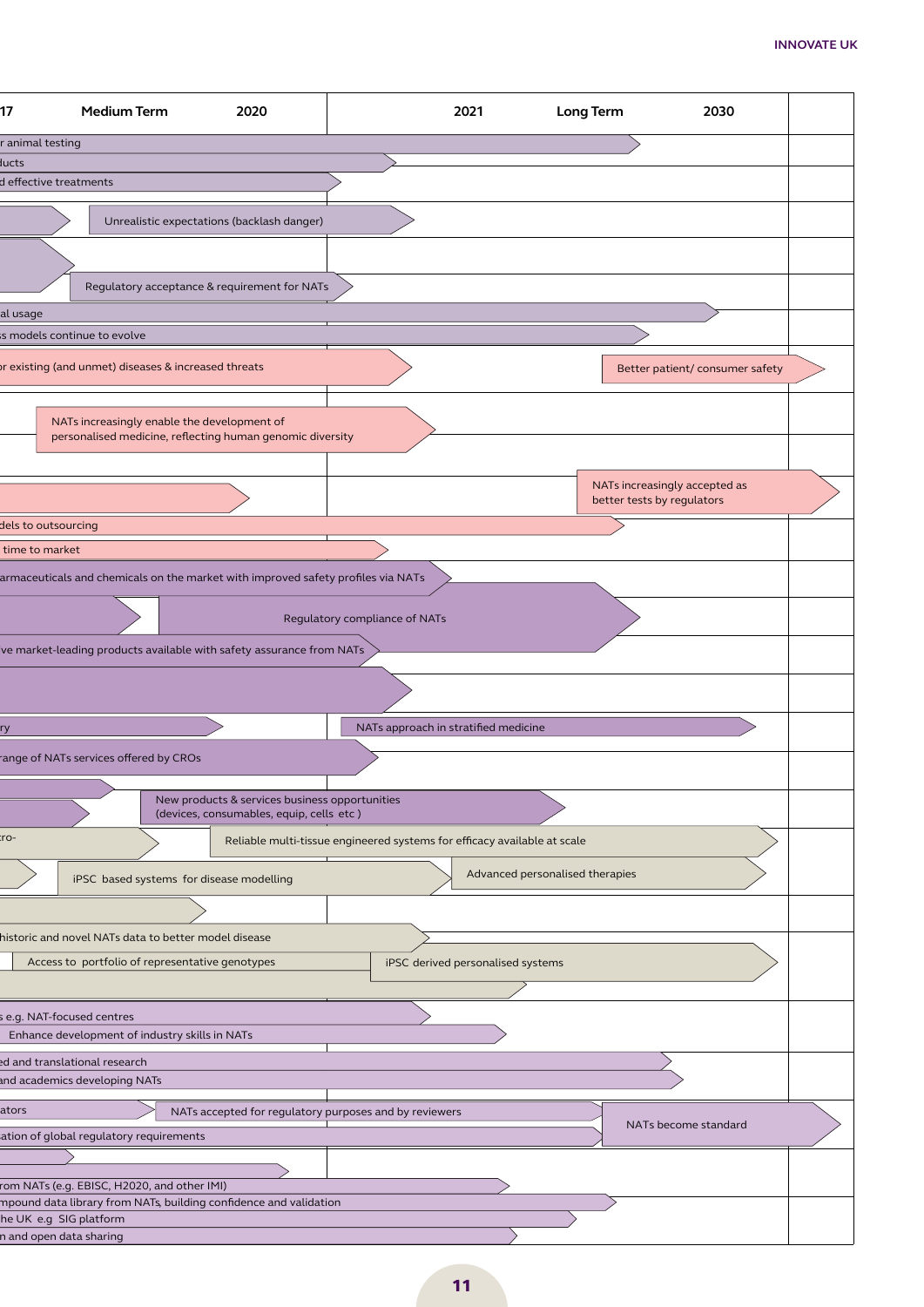# 5. UK strengths

**The UK has the necessary academic and industrial strengths to develop, exploit and deploy new non-animal technologies, positioning it as a global powerhouse in this area.** 

In 2012, there were over 380 companies working in the pharmaceutical sector in the UK, employing nearly 70,000 people, and with an annual turnover of £30 billion<sup>14</sup>. While the UK is home to two of the world's largest pharmaceutical companies, AstraZeneca and GlaxoSmithKline, recently there has been an increasing shift in the pharmaceutical ecosystem from internally sourced R&D to more early stage, preclinical work being done externally in partnership with SMEs, resulting in SMEs and contract research organisations becoming key drivers of growth.

Also present in the UK are large consumer goods and personal care companies (for example, Unilever and P&G) and a number of agrichemical companies (for example, Dow, Interfarm, Nufarm, and Syngenta).

These industries are supported by a thriving contract research organisation sector that includes major players (for example, Covance, Charles River Laboratories, Envigo and Quintiles) along with a large number of specialist SMEs. It also has an active laboratory supply, instrumentation and automation sector (for example, GE Healthcare, Life Technologies and Sartorius).

The UK has a world-renowned research base, with 2 out of the top 3 ranked universities in the world<sup>15</sup>. There are a growing number of university spin-outs, science parks and start-up companies offering services and technologies which exploit the knowledge base.

Many of the academic research funders, including the research councils and the NC3Rs, support activities across a broad range of areas which are relevant to the NATs agenda. There are also significant commitments from the public funders to support early career training and development, including doctoral training centres, with increased focus on multidisciplinary approaches.

Linking the academic and industry (large and SME) sectors will be critical to the delivery of the NATs roadmap. The UK has extensive experience in supporting such cross-sector collaborations effectively, for example, through the NC3Rs CRACK IT programme and Innovate UK's Catapults, collaborative research and development competitions and Knowledge Transfer Network.

Multidisciplinary collaboration will also be essential, and again the UK is well positioned to deliver this as exemplified by initiatives such as the UK Regenerative Medicine Platform, which is funded by the BBSRC, EPSRC and MRC.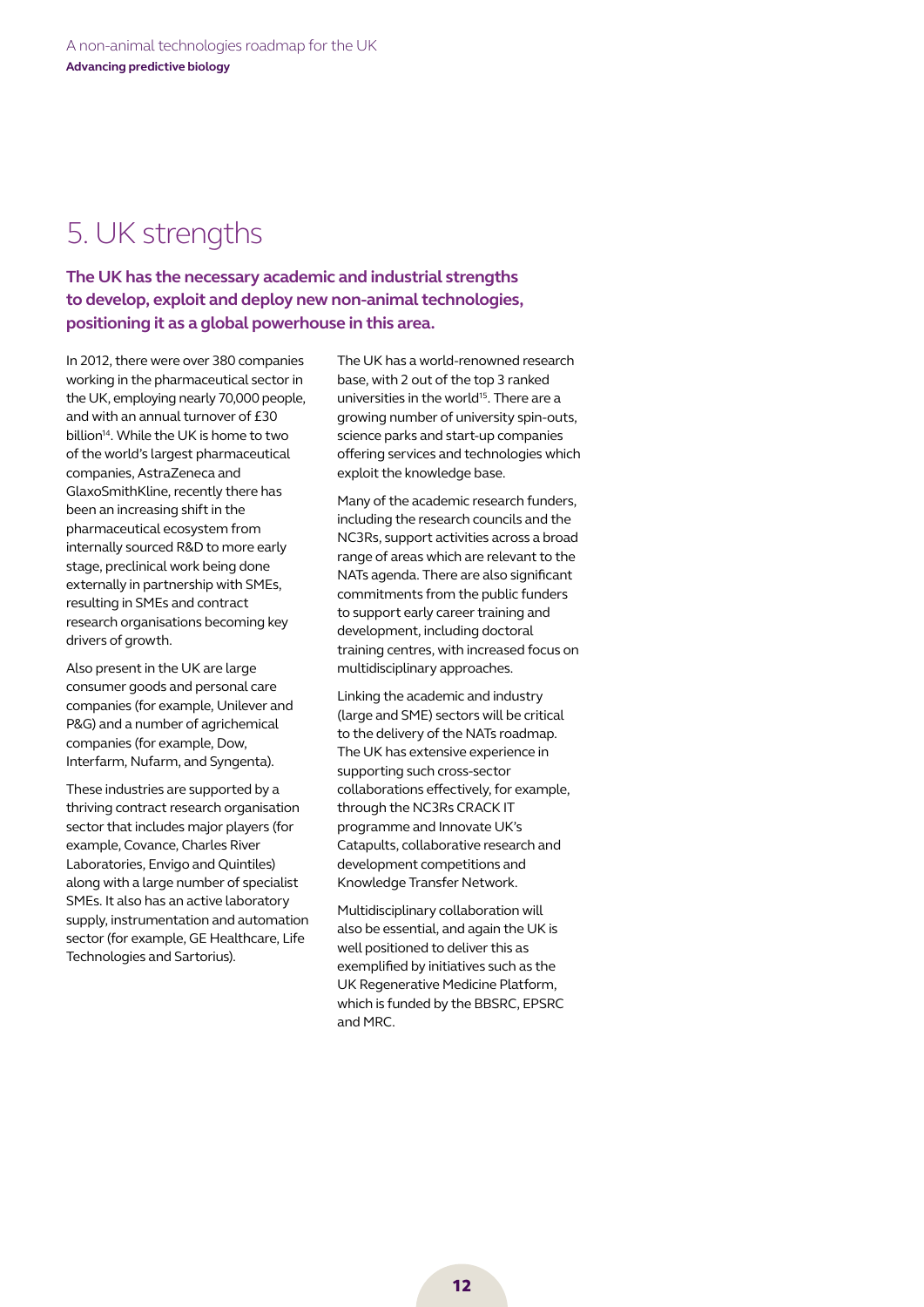# 6 A roadmap for non-animal technologies

**The primary purpose of this roadmap is to establish a vision for NATs in the UK, and to identify the processes that must be applied to realise it. It provides a framework within which to consider future options and coordinate actions. Because non-animal technologies is a very broad, emerging and rapidly developing sector, the purpose of the roadmap is not to provide a detailed project plan but to identify key elements that need to be put in place as a basis for innovative developments now and in the future.**

The process of generating the roadmap is itself an integral part of opening up stakeholder discussion, seeking consensus and starting the process of building an informed, energised and effectively supported UK-wide community. This roadmap incorporates material generated during two UK roadmap workshops attended by 60 participants representing a broad range of stakeholders from industry, public bodies, academia and other organisations.

The workshops followed a process established through extensive experience by the Institute for Manufacturing in Cambridge, ensuring substantial engagement of all participants and generating a wealth of valuable material and insight that have been captured, combined and summarised in the landscape figure (Figure 1). The workshops considered

the activity as a whole, developing an integrated overview of all the key influences upon and stages within the process, whilst informing the discussion with essential details and knowledge from experts representing a broad crosssection of stakeholders.

Throughout the process there was a focus on early identification of the steps that must be taken along the journey, to avoid delay in anticipating and responding to the opportunities and challenges that lie ahead. We recognise that there are many other stakeholders who will need to engage in further shaping the future as the non-animal technologies community develops.

The workshops considered the roadmap landscape as a whole, across a range of timeframes, stretching out towards a 2030 vision. This was populated in detail from both a 'top-down' perspective, considering trends, drivers and stakeholder perspectives, and a 'bottom-up' perspective, considering enabling/infrastructure, science and technology and market opportunities. Key outcomes are summarised in the roadmap.

The individual elements captured in Figure 1 are not intended to represent a comprehensive set of activities with precise timings, but rather to illustrate the landscape, options available and timescale that must be considered. It is clear that non-animal technologies should not be approached in a sequential, piecemeal fashion, but as an integrated whole, addressing issues across sectors in the short term, whilst maintaining a long-term perspective.

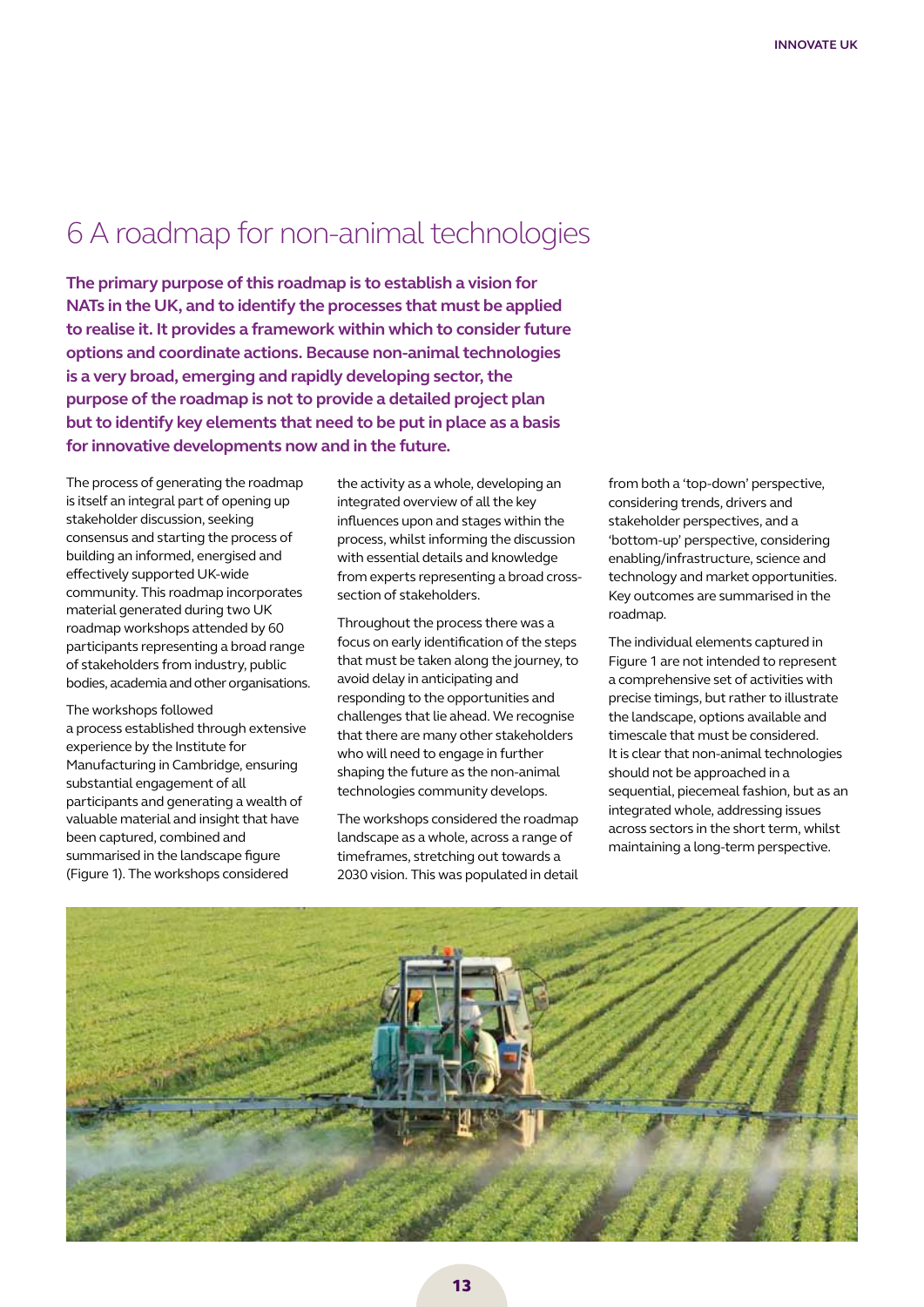# 7. Strategic themes in non-animal technologies

Six interconnected strategic themes have emerged. The themes are:

- • Skills
- Collaboration and networks
- Technology development
- • Commercialisation and uptake
- Regulatory engagement
- International factors and landscape.

How the strategic themes interconnect is shown in Figure 1. In this section, the background to each theme is outlined with recommendations for actions that the UK should take to support a NATs industry that is able to meet the demands of multiple sectors.

### **1) Skills**

A broad range of skills is required to support innovation in NATs, and funding to support capacity building is critical. Both "wet" and "dry" lab expertise and skills are required as well as the ability to integrate approaches from different disciplines. An aptitude to work with multiple stakeholders including industry is essential. The skills base extends beyond the technological development required for NATs. Focus will need to be given to generating a workforce that can interpret, interrogate and organise information from different types of data sets including transcriptomic, proteomic and metabonomic ones. This includes regulators who will also need to be equipped with the tools and knowledge necessary to assess novel data sets, moving away from the traditional animal pathology and dose responses included in regulatory submissions.

### **Recommendation**

• Support capacity building in multidisciplinary science and technology development to ensure that the UK has the right skills base to drive NATs for company decision-making and risk assessments.

### **2) Collaboration and networks**

Fostering collaborations across sectors and disciplines nationally and internationally is pivotal to maintaining momentum and establishing a community to support delivery of the NATs vision. Opportunities to share ideas and knowledge, horizon scan and showcase technologies, collaborate on the development and testing of NATs, and seek input from end users and regulators will need to be provided.

A range of tools and infrastructure are required for community building. These include network and translational funding to bridge the gaps between disciplines, easy access to information and collaborators through online platforms and dedicated events, and hubs for technology developers to work with end users. The latter is essential to explore the feasibility of the technology, how it might integrate into product development pipelines and potential challenges for scale-up and manufacturing.

### **Recommendations**

- Foster collaborations between industry, the SME sector and academia to improve understanding of cross-sector requirements and bottlenecks in the development and deployment of NATs.
- Support collaborative working to ensure that the most promising technologies are identified, developed, validated and integrated into the product pipeline with minimum risk for those involved.

### **3) Technology development**

Multiple organ systems are studied in order to accurately assess the toxicity and efficacy of products and this complexity will need to be reflected in the development of NATs. Investment in underpinning basic research is essential. There is much relevant research funded by the research councils and other agencies that is already ongoing across the fields of biology, chemistry, engineering and mathematics. The majority of this research is conducted for purposes not related to the assessment of the toxicity or efficacy of chemicals and pharmaceuticals and it will be necessary to harness this to drive the development and application of novel NATs towards industry use across multiple sectors.

There are a number of challenges. These include facilitating collaborations between the academic and industry sectors to improve understanding of the needs of the end user and the capabilities of the technology developers. Multidisciplinary approaches will need to be fostered and emphasis will need to be placed on encouraging scientists to think beyond their immediate research areas to how their skills, technology and "know-how" can be leveraged and exploited to accelerate the development and adoption of NATs. A major barrier will be the degree of scepticism in some sectors of the scientific community about the ability to model complex biological processes using NATs, which can discourage wider engagement in the development, validation and translation of alternative approaches. Changing perceptions and building confidence will be as important as building capacity.

### **Recommendations**

- • Maintain investment in underpinning basic research and business-led technologydevelopment in NATs.
- • Widen engagement in the development of NATs to include disciplines, expertise and individuals not previously involved in toxicology and efficacy testing.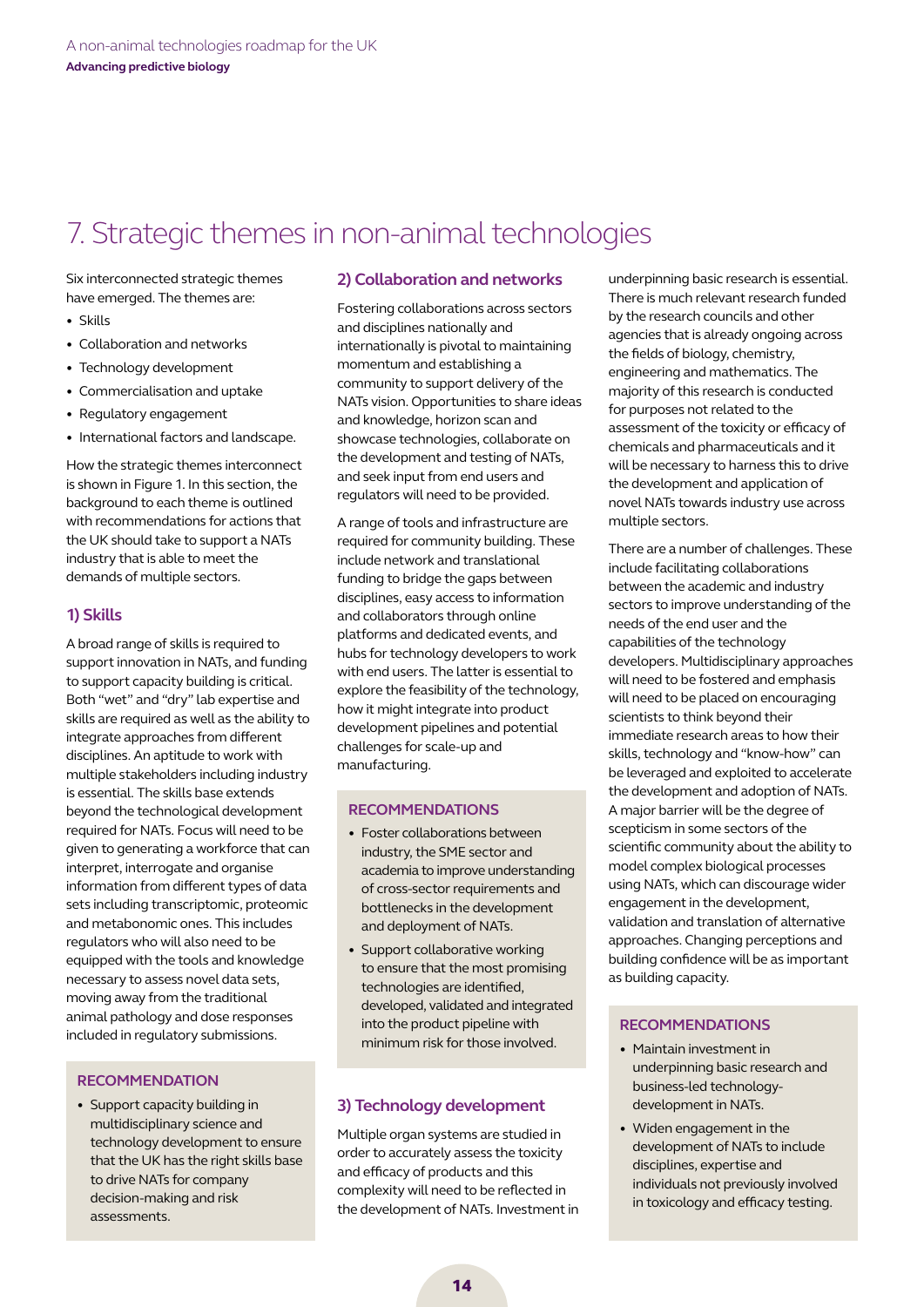### **4) Commercialisation and uptake**

The UK has significant resident industries that will benefit and generate wealth from NATs. The successful development of NATs will only have economic impact if the businesses they serve in the pharmaceutical, veterinary, chemical, agrichemical and consumer products sectors are ready and equipped to adapt and implement them into their product development pipelines.

The changing business model, particularly in the pharmaceutical sector, to outsourcing studies to contract research organisations, SMEs and academics provides the ideal landscape for inserting disruptive technologies into the product development pipeline, and some UK companies have already started to increase their investment in *in vitro* technologies.

While it is difficult to predict which technology advances will be successfully developed, scaled and go on to achieve successful adoption and commercialisation there are a number of recognised deficiencies in current methods for determining safety and efficacy. Some examples of what is needed to facilitate uptake over the next 5 to 10 years include:

- methods and instrumentation to improve the efficiency of and increase the scale of *ex vivo* tissue analysis using automated multiplexed digital image analysis
- the use of routinely collected human tissue for innovative approaches to understanding function and outcomes
- compound screening using genetically defined panels of induced pluripotent stem cell (iPS) derived cells with associated patient history and genome sequence data. This will enable the discovery and development of precision medicines
- • improved *in vitro* disease models using gene editing methods to enable more predictive compound screening
- the development of complex 3D cell culture models that better mimic tissue structure, function and processes
- model systems that incorporate nutrient flow and flux and multiplexed organ-like models that can interact and mimic multiorgan systems and physiology
- topologically predefined multicellular 3D printed model systems
- access to, and sharing of, historical commercial compound datasets for improved predictive cheminformatics
- the development of preclinical models that more faithfully reflect human biology for use in the development of new types of therapies such as cell and gene therapy

Some companies have sufficient capability, scale, and budget to develop their own NATs, tailored to their individual requirements. However, for many companies deploying NATs in their product development pipelines will be dependent on being able to buy "off-the shelf" products or to outsource to specialist SMEs and contract research organisations that provide tools, products or services.

This is where there is the greatest opportunity for economic impact from NATs, but realising this potential will require bridging the gap between NATs development and innovation in the provision of marketable products or services. Early stage funding is often needed to generate sufficient data or experience to show that NATs are fit for purpose, with the emphasis on minimising risk to encourage collaboration and longer-term investment.

There are a number of potential funding sources, including charities, H2020, university technology transfer funds, crowd sourcing, business angels and schemes such as CRACK IT Solutions. Innovate UK in partnership with the NC3Rs, BBSRC, EPSRC and MRC has already committed to invest up to £10 million in 24 business-led feasibility studies and collaborative R&D projects, through two Innovate UK NATs themed competitions run in 2014 and 2015.

Sustained funding will be required for the NATs to be truly transformative in improving business processes and generating economic growth. This will need to be complemented with infrastructure (for example, dedicated centres) to provide technical and manufacturing advice; access to collaborators, investors and business expertise; and guidance on validation and regulatory acceptance.

### **Recommendation**

• Build capacity and confidence in NATs and accelerate the path to market by supporting the development of NATs with powerful predictive ability and bridging the gap between development, proof of concept and scale-up.

### **5) Regulatory engagement**

It is likely that the earliest development and use of NATs will be to guide non-regulatory product development decisions made within companies. In the longer term there is the potential for NATs to inform regulatory submissions for chemicals and pharmaceuticals and ultimately to replace some of the traditional tests. There are a small number of NATs that have been approved for regulatory use by the OECD, which mainly focus on skin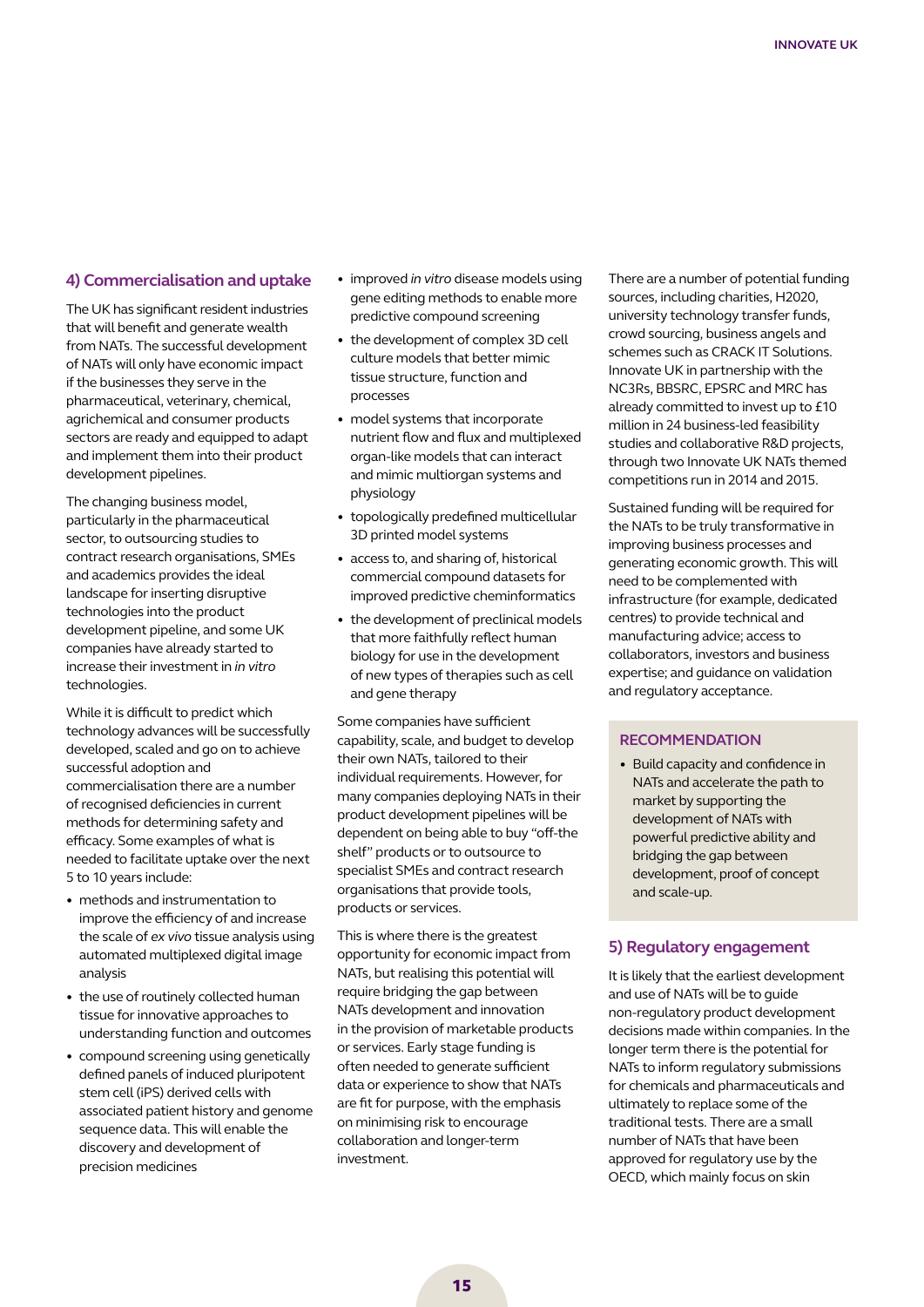#### **Figure 2: OECD test guidelines for NATs**

| <b>OECD Test</b><br>quideline | <b>Description</b>                                                                                   |
|-------------------------------|------------------------------------------------------------------------------------------------------|
|                               | <b>OECD TG430</b> In vitro Skin Corrosion: Transcutaneous Electrical Resistance Test<br>Method (TER) |
|                               | <b>OECD TG431</b> In vitro Skin Corrosion: Human Skin Model Test                                     |
|                               | <b>OECD TG439</b> In vitro Skin Irritation: Reconstructed Human Epidermis Test Method                |
|                               | <b>OECD TG432</b> In vitro 3T3 NRU phototoxicity test                                                |
|                               | <b>OECD TG471</b> Bacterial Reverse Mutation Test                                                    |
|                               | <b>OECD TG476</b> In vitro Mammalian Cell Gene Mutation Test                                         |
|                               | <b>OECD TG428</b> Skin Absorption: In vitro Method                                                   |

models (see Figure 2). Regulatory acceptance has, however, historically been a considerable challenge for those developing alternative approaches, and the route for validation can be complex and lengthy.

The situation is further complicated by the considerable disparity in global regulatory data requirements faced by the sectors, which has a significant impact on their ability to market products and animal use. The International Conference on Harmonisation of Technical Requirements for Registration of Pharmaceuticals for Human Use (ICH) guidelines, broadly speaking, provide a consensual and consistent framework for the assessment of pharmaceutical safety across Northern America, Europe and Japan.

For chemicals and agrichemicals there are major regional differences in requirements. For example, often there is a regional preference for a test species, with no biological basis for its use, which can result in testing in two species when one would have been sufficient. Without harmonisation of test requirements, the uptake of NATs for regulatory testing may be severely compromised.

It is important to actively engage all users and evaluators of disruptive technologies early on in their development and commercialisation to ensure that the right steps are taken to adequately validate NATs for their intended use before being taken up to scale in the market. Early engagement with regulators is key to ultimately ensuring that NATs can be used in regulatory risk assessments. In the USA the Food and Drug Administration, through its *Critical Path Initiative*, has signalled the importance of *in vitro* and *in silico* technologies to address the bottlenecks of predictivity and translation in the drug development pipeline<sup>16</sup>.

Some regulators are providing innovative routes to facilitate the use of new technologies and types of data sets. For example, the European Medicines Agency has developed the "safe harbour" concept to allow companies to submit data obtained using a novel approach in parallel with data generated using existing methods. The former is not used as part of the regulatory decision-making process but instead for consideration of its possible future regulatory acceptance, in effect helping to build regulatory confidence in new approaches whilst minimising risk to the companies<sup>17</sup>.

#### **Recommendation**

• Ensure early engagement of regulators in the development and use of NATs to expedite a path to regulatory acceptance.

### **6) International factors and landscape**

Health, personal care, and agriculture are global industries and companies offering better products or services based on NATs will have a worldwide market. There is significant potential for economic growth and the UK is not alone in recognising the importance of NATs. There are also international programmes funding research relevant to NATs including in Europe the Innovative Medicines Initiative and Horizon 2020.

In the USA, there has been a recent step-change in the focus on human stem cells, advanced *in vitro* techniques and *in silico* methods for safety testing, supported by significant investments such as the establishment of the \$125 million Wyss Institute at Harvard and the \$140 million programme developed by the Defense Advanced Research Projects Agency and the National Institutes of Health<sup>18</sup>.

Although the UK has significant strength in the science and expertise in many of the constituent technologies necessary to accelerate the development of NATs, and a strong base of end users, it has not so far drawn them together at the scale required to revolutionise toxicity and efficacy testing. Coordination with international activities is an essential part of the development of NATs in an increasingly connected and globalised world.

### **Recommendations**

- Analyse emerging international trends and activities to identify collaborators, avoid duplication and ensure that the UK is well positioned to influence global developments.
- Promote the UK NATs industry globally to maximise economic growth.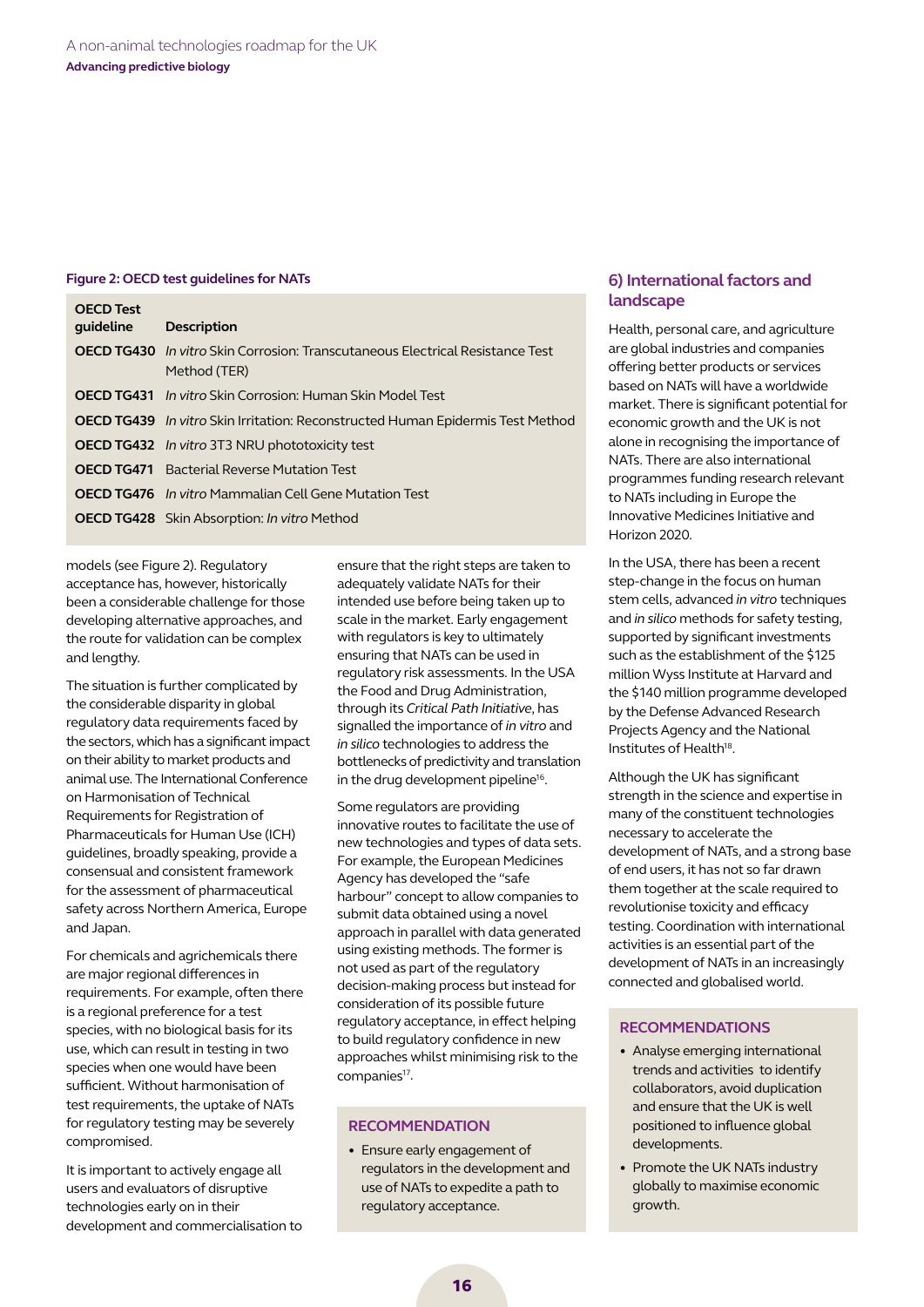# 8 Strategic perspective

**The momentum built up through the generation of this roadmap must be maintained. A focal body could be formed to further develop and help drive the UK NATs vision described in this roadmap, engaging key sectors in a collective approach.** 

It will be important to engage the key sectors in a collective approach to push forward the ambitions described in this roadmap and to enable its refreshment at periodic intervals.

### **Recommendation**

• Establish a strategic advisory board, with academic and industrial members, to provide advice and to help drive forward the roadmap in the UK.

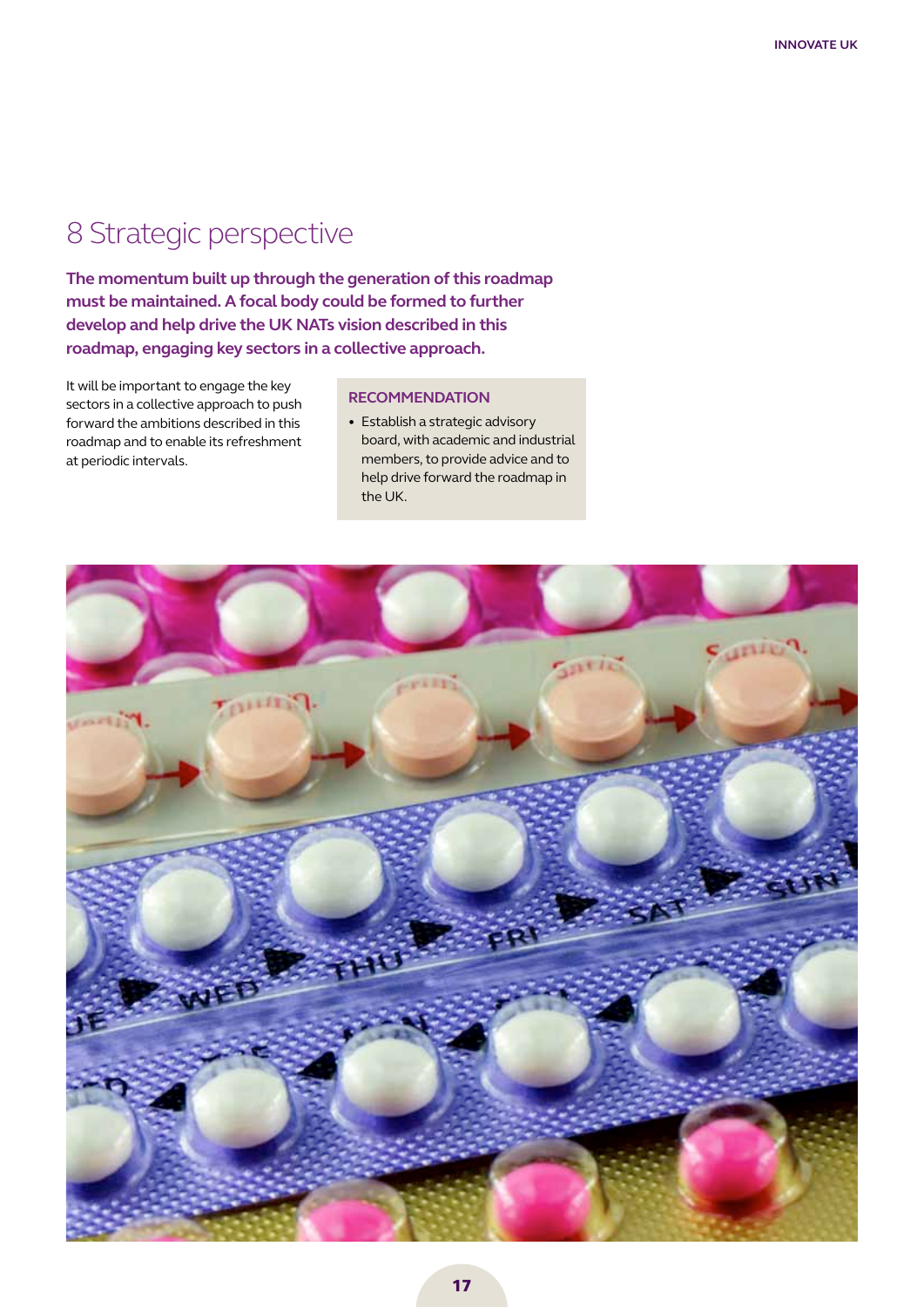# 9 Summary of recommendations and impacts

### **Recommendations forthe UK**

- Support capacity building in multidisciplinary science and technology development to ensure that the UK has the right skills base to drive NATs for company decisionmaking and risk assessments.
- Foster collaborations between industry, the SME sector and academia to improve understanding of cross-sector requirements and bottlenecks in the development and deployment of NATs.
- Support collaborative working to ensure that the most promising technologies are identified, developed, validated and integrated into the product pipeline with minimum risk for those involved.
- Maintain investment in underpinning basic research and business-led technology development in NATs.
- Widen engagement in the development of NATs to include disciplines, expertise and individuals not previously involved in toxicology and efficacy testing.
- Build capacity and confidence in NATs and accelerate the path to market by supporting the development of NATs with powerful predictive ability and bridging the gap between development, proof of concept and scale-up.
- Ensure early engagement of regulators in the development and use of NATs to expedite a path to regulatory acceptance.
- Analyse emerging international trends and activities to identify collaborators, avoid duplication and ensure that the UK is well positioned to influence global developments.
- Promote the UK NATs industry globally to maximise economic growth.
- Establish a strategic advisory board, with academic and industrial members, to provide advice and to help drive forward the roadmap in the UK.
- Develop a unique NATs sector that can deliver economic and scientific benefit to the UK and provide a global focus for the development of effective treatments and products.
- Reduce the use of animals in toxicity and efficacy testing.

Implementation of these recommendations will have a transformative impact on the way in which safety and efficacy are assessed by a wide range of sectors, ensuring that the UK remains at the forefront of NATs and derives long-term economic and societal benefits. By implementing the recommendations the UK will:

- Leverage the strengths of its commercial, academic and public sectors and trade and professional bodies to develop the critical mass of core skills and expertise needed to deliver the NATs vision.
- Advance the science and accelerate the development of novel and robust non-animal technologies which can be validated by end users.
- • Facilitate access to commercial and business expertise to support companies in embedding NATs technologies early on in development to enable rapid adoption and accelerated uptake by industry.
- Support better decision-making and regulatory acceptance in all relevant sectors:
	- Reducing attrition across the pharmaceutical pipeline at all stages to provide more effective and safer medicines.
	- Enabling more effective and safer crop protection chemicals.
	- Facilitating the introduction of novel consumer product ingredients.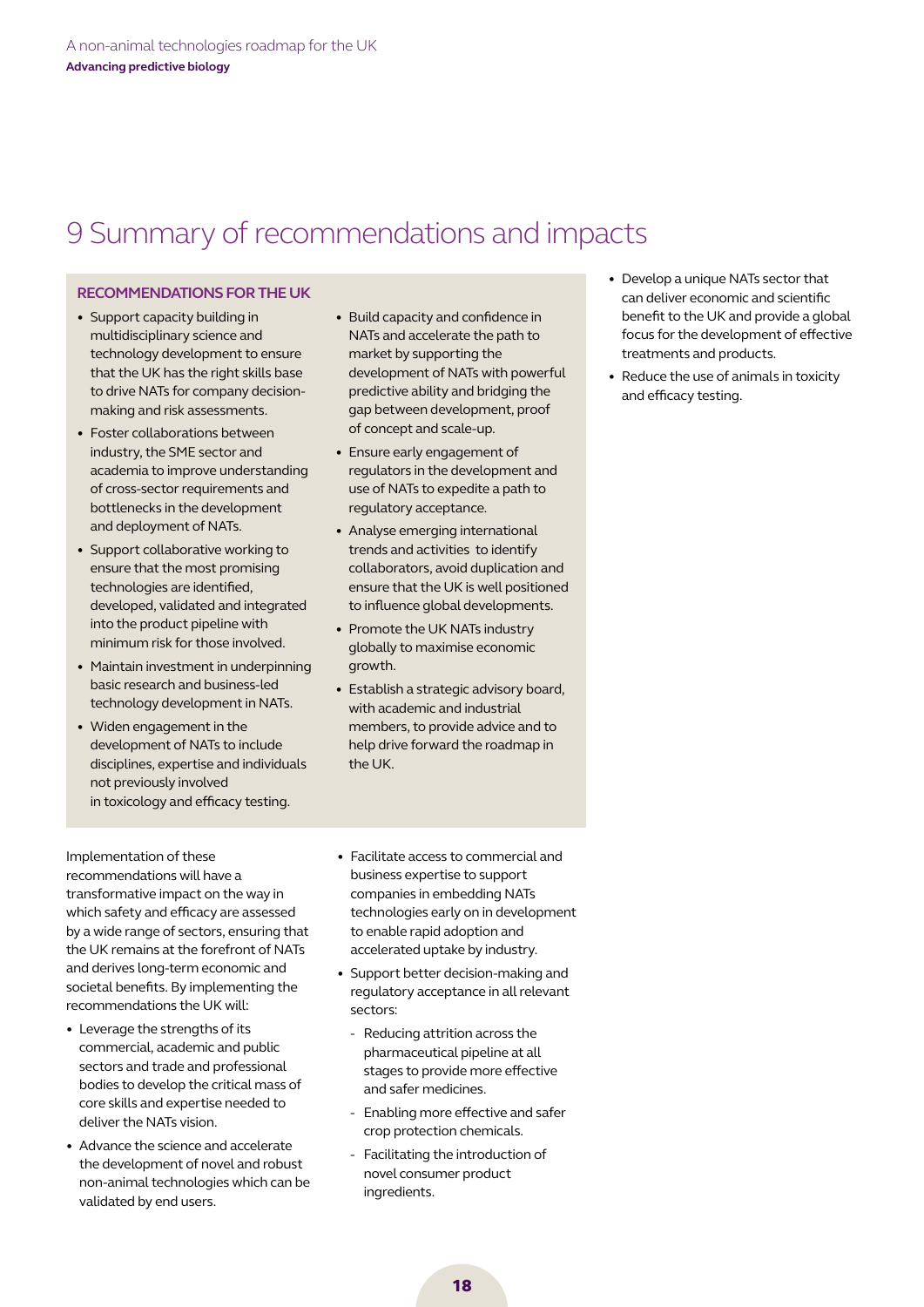### **References**

- 1. Emerging technologies strategy 2014 to 2018: [https://www.gov.uk/government/publications/](https://www.gov.uk/government/publications/emerging-technologies-and-industries-strategy-2014-to-2018) [emerging-technologies-and-industries-strategy-2014-to-2018](https://www.gov.uk/government/publications/emerging-technologies-and-industries-strategy-2014-to-2018)
- 2. Pharmaceutical Research and Manufacturers of America, 2013 Biopharmaceutical Research Industry Profile. Available as a pdf at: http://www.phrma.org/sites/default/files/pdf/PhRMA%20Profile%202013.pdf
- 3. Cell-based Assays: Technologies and Global Markets, BCC Research, April 2014.
- 4. Induced Pluripotent Stem Cells: Global Markets, BCC Research, June 2014.
- 5. 3D Cell Cultures: Technologies and Global Markets, BCC Research, Jan 2015.
- 6. http://www.statista.com/statistics/263102/pharmaceutical-market-worldwide-revenuesince-2001/
- 7. J.A. DiMasi and H.G. Grabowski. The Cost of Biopharmaceutical R&D: Is Biotech Different? Managerial and Decision Economics 2007; 28(4–5): 469–479. J. Mestre-Ferrandiz, J. Sussex, and A.Towse. The R&D Cost of a New Medicine. London: Office of Health Economics, 2012. S.M. Paul, et al. How to Improve R&D Productivity: The Pharmaceutical Industry's Grand Challenge. Nature Reviews Drug Discovery 2010; 9: 203–214
- 8. M. Hay et al., Clinical Development Success Rates for Investigational Drugs. Nature Biotechnology 2014; 32(1): 40-51. J.A. DiMasi, et al. Trends in Risks Associated with New Drug Development: Success Rates for Investigational Drugs. Clinical Pharmacology and Therapeutics 2010; 87(3): 272−277.
- 9. J. Arrowsmith & P. Miller. 2013. Trial watch: phase II and phase III attrition rates 2011-2012. Nature Reviews Drug Discovery. 12(8):569.
- 10. http://www.fierceanimalhealth.com/special-reports/top-10-animal-health-companies-2013
- 11. Global Beauty Care Products Industry 2012-2017: Trend, Profit, and Forecast Analysis. Research And Markets, 2012.
- 12. CEFIC Chemdata International 2014 http://www.cefic.org/Facts-and-Figures/. UK Chemical and Pharmaceutical Industry Facts and Figures 2014. Chemical Industries Association. http:// www.cia.org.uk/Portals/0/Documents/CIA%20facts%20and%20figures%202014\_MR.PDF
- 13. Registration, Evaluation, Authorisation & restriction of CHemicals (REACH). <http://www.hse.gov.uk/reach/>
- 14. Strategy for Life Sciences One Year On: [https://www.gov.uk/government/uploads/system/](https://www.gov.uk/government/uploads/system/uploads/attachment_data/file/36684/12-1346-strategy-for-uk-life-sciences-one-year-on.pdf) [uploads/attachment\\_data/file/36684/12-1346-strategy-for-uk-life-sciences-one-year-on.pdf](https://www.gov.uk/government/uploads/system/uploads/attachment_data/file/36684/12-1346-strategy-for-uk-life-sciences-one-year-on.pdf)
- 15. [http://www.topuniversities.com/university-rankings-articles/world-university-rankings/](http://www.topuniversities.com/university-rankings-articles/world-university-rankings/top-universities-world-201415) [top-universities-world-201415](http://www.topuniversities.com/university-rankings-articles/world-university-rankings/top-universities-world-201415)
- 16. U.S. Food and Drug Administration. Innovation or stagnation: challenge and opportunity on the critical path to new medical products [http://www.fda.gov/downloads/ScienceResearch/](http://www.fda.gov/downloads/ScienceResearch/SpecialTopics/CriticalPathInitiative/CriticalPathOpportunitiesReports/UCM113411.pdf) [SpecialTopics/CriticalPathInitiative/CriticalPathOpportunitiesReports/UCM113411.pdf](http://www.fda.gov/downloads/ScienceResearch/SpecialTopics/CriticalPathInitiative/CriticalPathOpportunitiesReports/UCM113411.pdf)
- 17. Guideline on Regulatory Acceptance of 3R (Replacement, Reduction, Refinement) Testing approaches EMA/CHMP/CVMP/JEG-3Rs/450091/2012
- 18. http://www.nih.gov/news/health/sep2011/od-16.htm